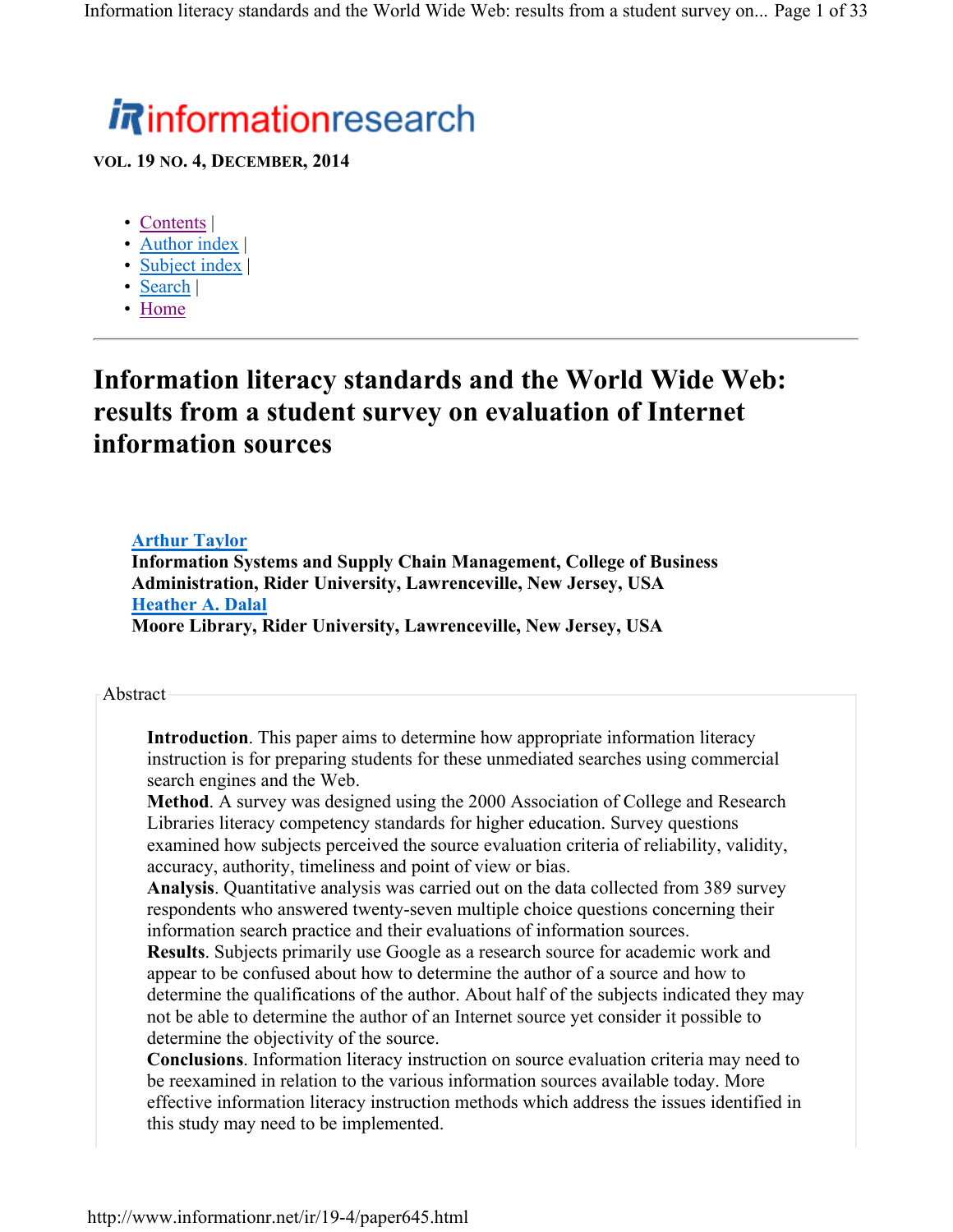**CHANGE FONT**

### **Introduction**

It is known that some significant portion of college research is done using commercial search engines on the Web. In this process, traditional gatekeepers of research have been replaced by search engine applications with unknown algorithms which return content of dubious quality. That college students today use the Internet for research is not unexpected. Most have had constant exposure to the Web and its vast sea of fragmented and unstructured information. Information literacy instruction attempts to address some of these issues. Librarians, however, often have difficulties scheduling any information literacy instruction and when they can perform the instruction, they have a limited amount of time to discuss evaluating sources.

Librarians and instructors strive to teach college students to evaluate sources of information for all their research projects. Critically evaluating information sources is a life skill and considered a core competency of information literacy highlighted by the Association of College and Research Libraries Information Literacy Competency Standard 3 (Association of College and Research Libraries, 2000). The standards have given librarians the support needed to advocate for information literacy, but librarians with just a one-time guest instructional session can do little more than suggest students evaluate Web sources and highlight the criteria to use, often in a checklist form.

It is unclear how effective information literacy instruction has been in teaching students to specifically evaluate Web information sources. A better understanding of how students perceive information sources on the Web and how they evaluate the suitability of those sources for their research could help improve information literacy instruction.

The intention of the research reported here was to evaluate the student perceptions of Web information sources, specifically their evaluation of various properties of those information sources in relation to traditional information literacy instruction. The study investigated student understanding of the evaluative criteria recommended in the Association of College and Research Libraries Information Literacy Competency Standard Performance Indicator 3.2a concerning "reliability, validity, accuracy, authority, timeliness, and point of view or bias" of sources (Association of College and Research Libraries, 2000). (See Appendix B for the Association of College and Research Libraries standards, performance indicator and outcomes that informed this research).

### **Literature review**

Traditionally, it has been the librarian's role to ensure students have access to quality material. While most librarians and faculty direct students to quality information sources, students easily bypass the traditional method and use familiar search engines. A gap exists between what sources professors expect students to cite in their academic research papers and the sources students actually use. Grimes and Boening (2001) identify two reasons why the gap might exist. In their study they report that faculty provided instruction which directed students to use reliable resources. Results of their study indicated that faculty felt their advice on evaluating information sources was ignored, and students indicated that they did not know what was meant by a *reliable* resource. More confusion exists about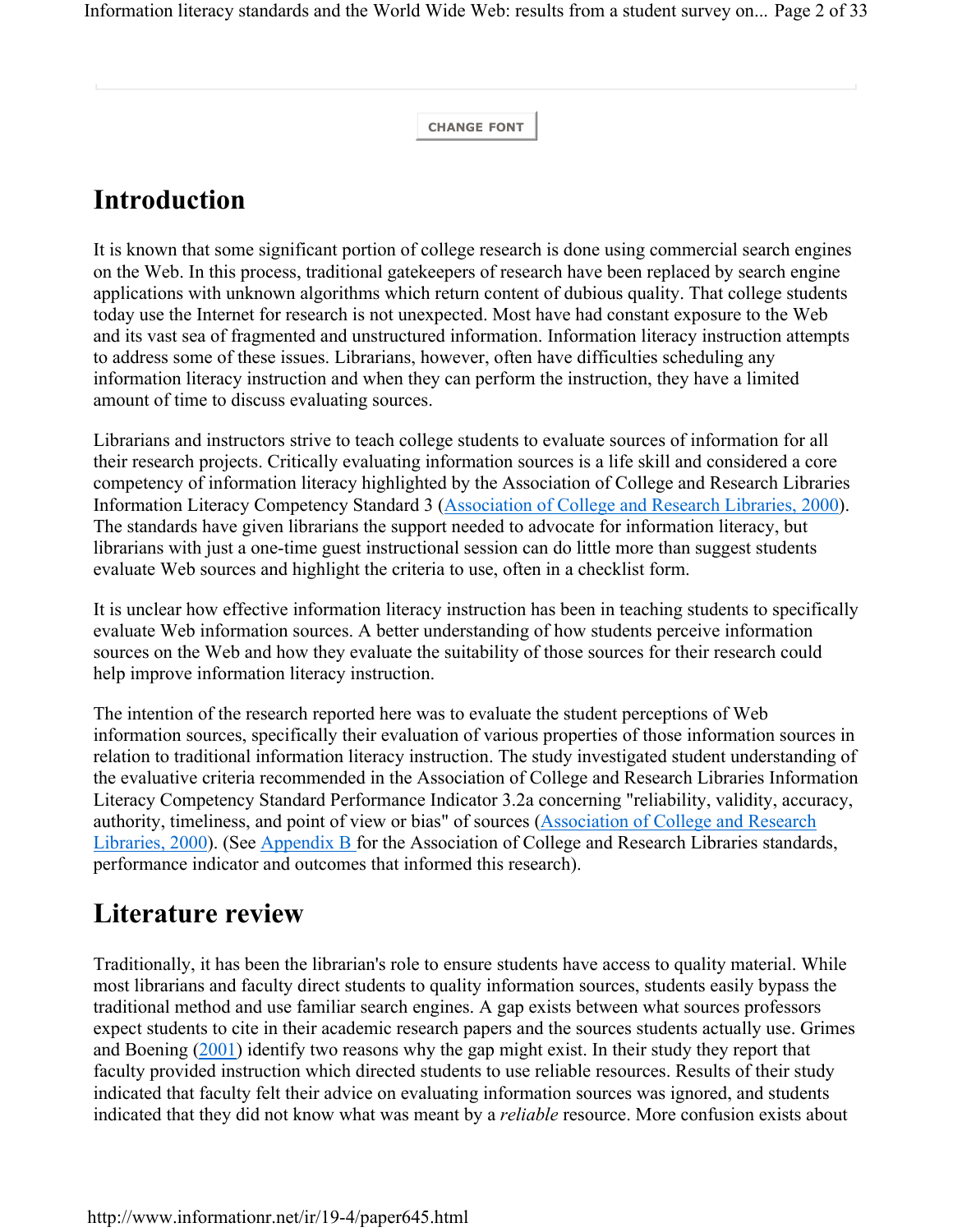what is acceptable to the instructor versus what librarians recommend, yet it is the librarians who are commonly tasked with ensuring students meet information literacy outcomes (Weiner, 2014).

Librarians lament when their information literacy efforts go to waste. Students show they have not retained knowledge when they cite unacceptable sources in their academic research papers. In attempts to improve information literacy instruction, librarians often get creative. Librarians might have an entire hour or just ten minutes to devote to teaching the evaluation of sources and strive to deliver effective instruction to leave students prepared to evaluate any information source they encounter. Evaluation of sources as an information literacy competency standard has become increasingly important as information on the Web continues to expand dramatically.

To address students' gaps in information literacy skills, many different approaches to Website evaluation have been taught by librarians. Librarians often teach to a checklist model with various acronyms and mnemonic devices such as RADCAB (relevancy, appropriateness, detail, currency, authority, bias), and CRAAP (currency, relevance, authority, accuracy, purpose) (Christennson, 2013; Blakeslee, 2004; Grimes and Boening, 2001; Shanahan, 2008). The goal of the checklists is to address the criteria defined in Association of College and Research Libraries information literacy competency performance outcome 3.2a, which stresses the importance of evaluating source research documents (Meola, 2004; Metzger, 2007). Librarians' information literacy instruction may also provide examples showcasing pre-selected Websites that might be good, bad, extremist or a hoax (Mathson and Lorezen, 2008). Other librarians' information literacy instruction may vary from the standard approach to information literacy instruction to teaching using various learning styles (Dahlen, 2012), teaching to various stages in cognitive development (Jackson, 2007; Benjes-Small, Archer, Tucker, Vassady and Resor , 2013), teaching using a contextual approach (Meola, 2004) or a constructivist approach (O'Connor *et al.*, 2010), and engaging in new strategies such as active learning and redesigning learning spaces (Detlor, Booker, Serenko and Julien, 2013; Hsieh, Hofmann, Dawson and Titus, 2014; Julian, 2013).

Existing literature also discusses partnerships between librarians and faculty. Writing instructors and librarians partner in teaching writing information literacy as both have similar goals (O'Connor *et al*., 2010; Norgaard, 2004). There are many successful librarian and discipline faculty collaborations which can be found in the literature, for example, in engineering (Wang, 2011), nursing (Dee and Reynolds, 2013), business (Atwong and Heichman, 2008) and other domains (Weiner, 2014).

Ultimately it is the student who must apply the criteria and perform the evaluation of information sources. Studies however have reported a discrepancy between what students say they can do and how they actually perform. Students can confidently articulate what to do or what to look for in evaluating sources, but when they have to perform research, they either do not know how to do it, do not have the skills or just do not perform the work needed to evaluate sources correctly. Thus, the criteria students say they will use are not the same criteria they actually use (Currie *et al*., 2010; Grimes and Boening, 2001; Walraven, Brand-Gruwel and Boshuizen, 2009). A part of this discrepancy could be linked to students not really grasping how to apply the evaluative criteria or not understanding the need to apply the criteria while examining sources.

Other problems in the use of evaluative criteria are also evident. In Grimes and Boening (2001) some students assigned credibility based on how a page looked and students ranked the author as the most important feature of a quality Website yet failed to consider the author's qualifications (*ibid*, p. 18). Studies have also provided some indication that students claim to evaluate their sources much more than they do in reality (Flanagin and Metzger, 2008; Gross and Latham, 2011; Metzger, Flanagin and Zwarun, 2003). Gross and Latham (2011) recognise that this is part of a greater pedagogical problem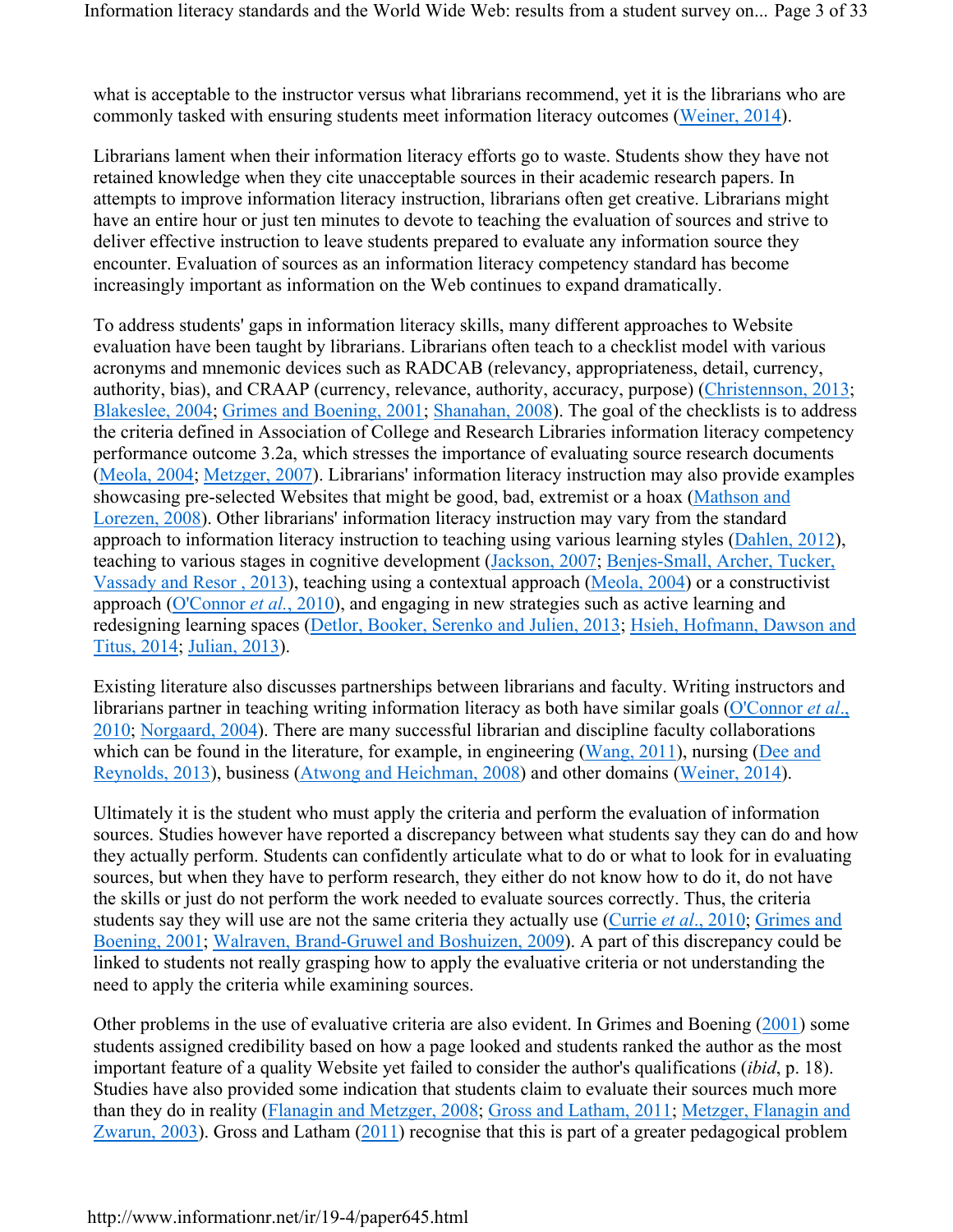in which students often believe they have skills to find, evaluate and use information, but teaching students to be more self-reflective of their need to learn without damaging their self-efficacy is challenging.

Previous research has also provided some indication that college-age searchers tend to skim sources and use just one or two pages of content to make a determination about the quality or suitability of a potential research source (Rowlands *et al*., 2008). Students also admit to selecting a source because their search keywords were in the title or in one of the lead paragraphs of a document (Currie *et al*., 2010). When probed, students disclose that their focus is on finding an answer and that the source of the information is of little concern (Van Deursen and Van Diepen, 2013). Research suggests that this light review of content may be related to disinterest or lack of concern for the evaluation of various characteristics of content among college-age searchers and Internet users in general (Williams and Rowlands, 2007; Hirsh, 1999; Grimes and Boening, 2001; Lorenzen, 2001; Carr, 2010). It may be that in viewing the search process as just another task, a consumerist approach may prevail whereby searchers simply view information as just another commodity to be consumed at the lowest possible cost, identifying cost in this case as ease-of-access with limited consideration for quality (Buczynski, 2005; Thompson, 2003; Young and Von Segern, 2001).

Some research has also focused specifically on the Web as a research source. Studies have suggested that students often prefer Google as their first choice for research (Head and Eisenberg, 2010) and that Web materials are easier for students to find (Biddix, Chung and Park, 2011; Currie, Devlin, Emde and Graves, 2010). Studies have also examined how students evaluate documents found through various information retrieval sources. In Taylor (2012), subjects appeared to have limited interest in source quality and appeared to procrastinate in their effort to find information as the deadline for the research project approached.

Other studies have identified additional information literacy problems specific to Web sources. Thirty-eight percent of students in a study reported by Tillotson (2002) did not recognise the need for evaluating resources, indicating that they rarely find incorrect information on the Web. Students are aware that not all information on the Web is reliable but appear to forget this while searching. Students report trusting institutional Web pages, Web pages free from spelling errors, Web pages with a list of good references, a professional layout, easy navigation, and no commercial purpose and/or a lot of detail (Lorenzen, 2001; Hilligoss and Rieh, 2008; Head and Eisenberg, 2010).

To understand how students evaluate sources, a clearer understanding of the criteria they use to evaluate those sources is needed. In a study conducted by Project Information Literacy, students rated how often evaluative criteria (currency, author's credentials and different viewpoints expressed) affected their selection of research sources. Questions on the survey instrument used inquired about which parts of the course-related research process were difficult. The survey included question categories for filtering irrelevant results, 'determining credibility', and 'evaluating sources', but questions did not specifically enquire about difficulties in determining page authorship or other evaluative criteria (Head and Eisenberg, 2010, p.25). Other surveys have examined social cues, social networks and students' use of instructors, classmates, friends/family, librarians and others for help with evaluation of information sources, but specific criteria used for evaluations were not examined (Metzger, Flanagin and Medders, 2010; Head and Eisenberg, 2010, pp. 13, 40).

In order the better to teach information literacy, librarians need to improve their understanding of students' decision processes when evaluating and selecting a source for their research assignments. If, as some studies suggest, the Web has become a primary source of information for student researchers, then a better understanding of how students specifically evaluate Web information sources is needed.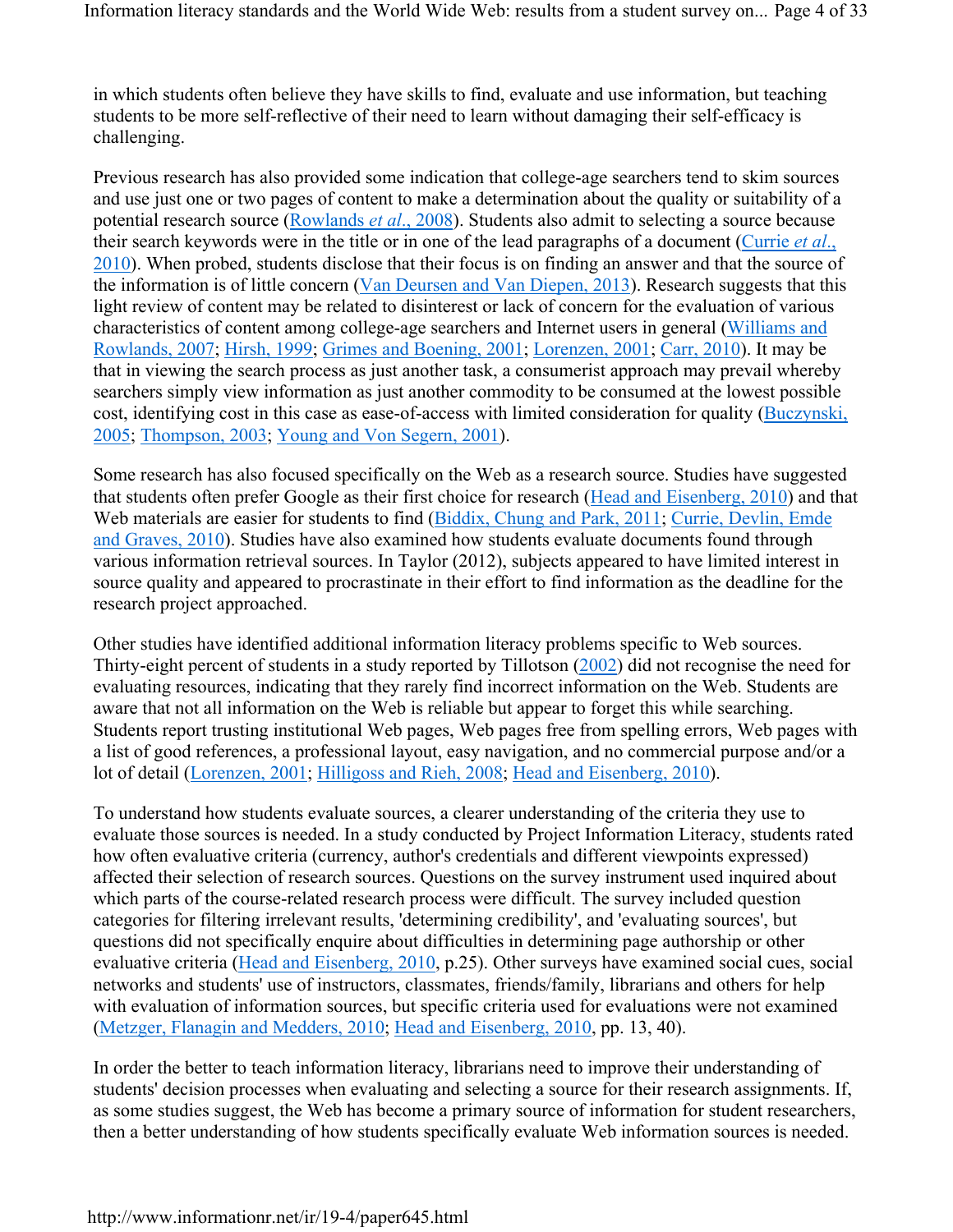Previous research has not specifically examined the criteria for source evaluation, such as source authorship, authority, accuracy, credibility, objectivity and quality, by the student information seeker. Research which examines these aspects of site evaluation for Web sources is needed. Such research will help clarify educators' understanding of these aspects of student information gathering and provide suggestions for improving information literacy instruction.

# **Research design**

To understand better how searchers evaluate information sources and to examine this evaluation process in relation to current information literacy instructional strategies, the following research questions were examined in this study.

In relation to the source evaluation criteria identified by the information literacy competency standards (reliability, validity, accuracy, authority, timeliness and point of view or bias):

- Do searchers consider it possible to determine these criteria for documents being evaluated?
- How do searchers attempt to evaluate these criteria when evaluating information sources?

To gather information on the evaluation of sources during the information search process, a survey instrument was developed (see Appendix A). The survey questions were based on the Association of College and Research Libraries information literacy competency standards for higher education published in 2000. Questions were based primarily on standard three from this publication which indicates that '*the information literate student evaluates information and its sources critically and incorporates selected information into his or her knowledge base and value system*' (Association of College and Research Libraries, 2000). A small number of questions were also used to gather demographic and other information about the subject. (See  $\Delta$ ppendix  $\overline{B}$  for a specific description of how questions were mapped to the Association of College and Research Libraries information literacy competency standards.)

The survey instrument was designed to be delivered online, through the Web. Students were not monitored as they completed the survey and were allowed to take the survey at their convenience. Subjects took the survey before receiving information literacy instruction from library faculty at the university. Survey results were stored anonymously in a database for later analysis.

Subjects taking the survey were presented with a screen which indicated that the research was voluntary and that they could stop at any time. They were then presented with instructions on how to complete the survey (see Figure 1). Subjects were directed to answer questions about how they conducted and evaluated sources of information for their college research across all college courses.

Most subjects completed the twenty-seven questions in the survey in between five and ten minutes. The data collected was anonymous. Subjects were not directly compensated for participation, but some subjects were allowed to optionally be entered into a pool to win a \$50 gift certificate.



Figure 1: Online survey instrument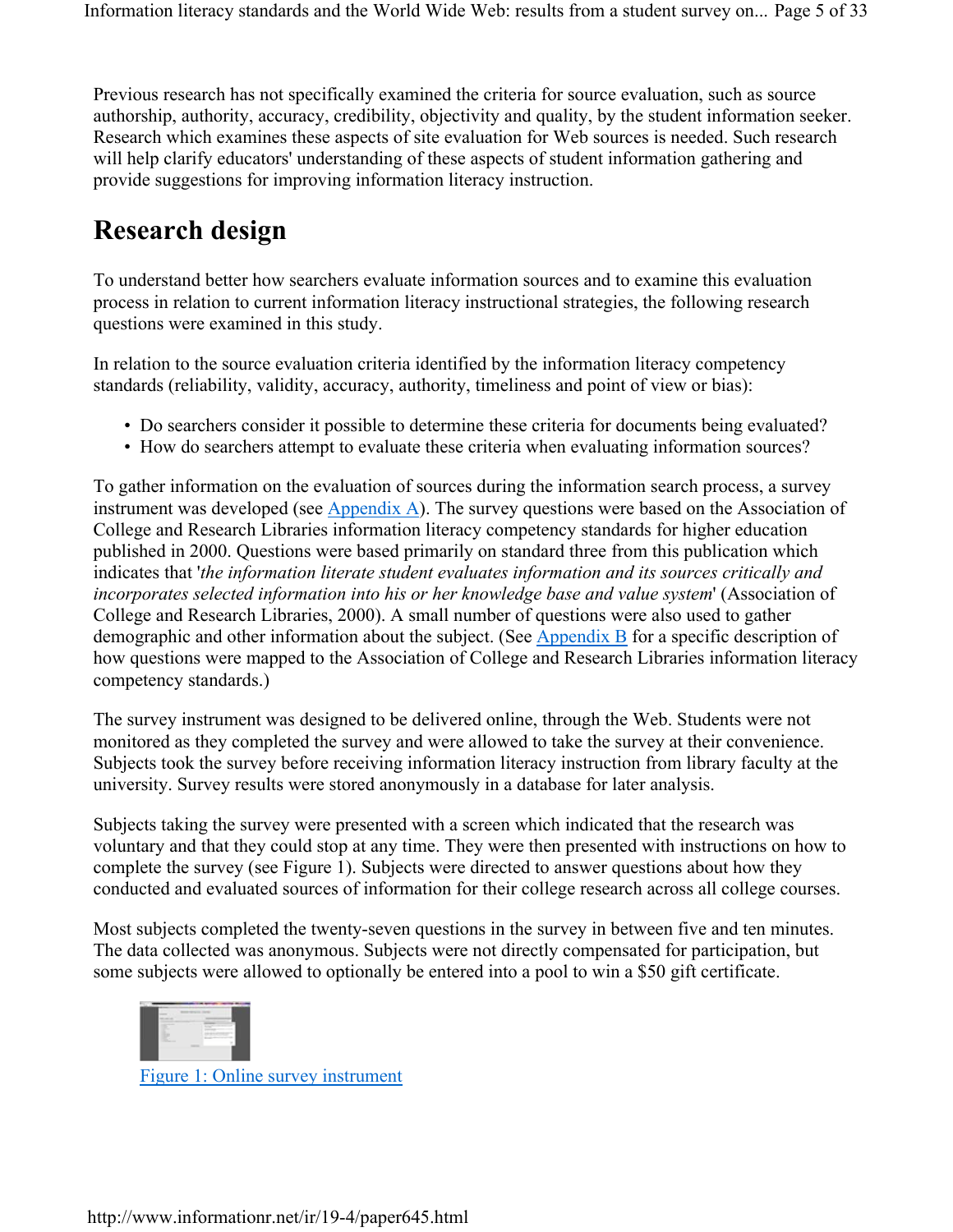The survey taken by the subjects contained twenty-seven questions (see Appendix A). (Note that question twenty-eight on the survey allowed subjects to optionally enter their email to be entered in a pool for a gift certificate and therefore was not analysed.) Respondents provided demographic and background information for questions one to eight. Respondents provided answers relating to how they searched for information and evaluated information sources for questions nine to twenty-seven. Survey questions nine to twenty-seven were related to Association of College and Research Libraries information literacy standards (2000) as detailed in Appendix B.

### **Results**

The 389 subjects who participated were undergraduate students at an American university. Most were business majors (38%) with the remainder being a mix of liberal arts, education and communication majors. Most subjects were female (66%). Most subjects indicated they had a grade point average (GPA) of greater than 3.0 (74%).

(Note that for all survey questions presented in the tables that follow, the percentage column is calculated as the number of respondents who selected the item divided by the total number of respondents for the survey. Using this approach for single select questions, the sum of the percentages for a question response will be equal to or close to 100% with some deviations due to rounding errors. Using this same approach for multiple select questions, the sum of the percentages for a question response will not total 100% for a question.)

### **Information search habits**

When asked about their search habits, approximately 90% of the subjects indicated they searched for information on the Web several times a day. Subjects also indicated they were most likely to search using Google, but suggested that other search engines and tools were also used in their research (see Table 1). Twenty-five percent of the subjects indicated they rarely use a search engine other than Google, 5% indicate they never use a search engine beyond Google, and 23% indicated they infrequently (less than 25% of the time) use a search engine beyond Google, so for 53% (25+23+5) of our sample, Google is the most commonly used information search tool for academic research.

Table 1: Question 10 - Consider the papers that you have written in the last year. How often have you used research tools beyond Google or Ask.com to do your research?

| <b>Response text</b>                              | Percentage |
|---------------------------------------------------|------------|
| Never                                             | 6%         |
| Infrequently - less than 25 per cent of the time. | 23%        |
| Usually - about 75 per cent of the time.          | 20%        |
| Almost always.                                    | $>26\%$    |

When asked how they identify whether or not to use a source in their research, subjects provided a number of different answers from a set of criteria as shown in Table 2. The most common selection was that the Website was understandable and current, suggesting that Websites which were difficult to understand or did not appear to have current information were not used. It is interesting to note that the criteria for *credentials of the author* and the *amount of information* were selected less commonly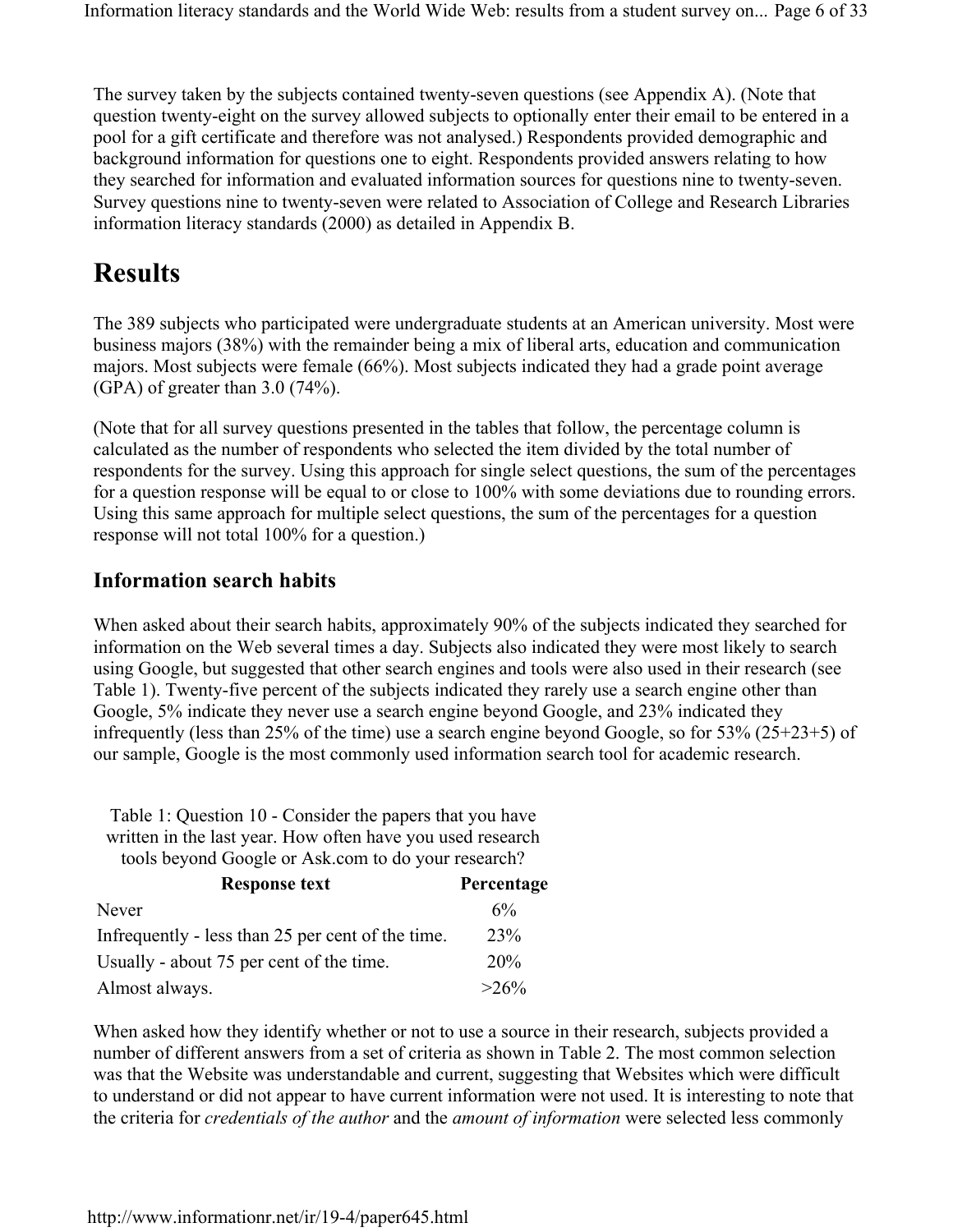than the criteria of *understandability* and *currency* of the information, suggesting that the credentials of the author were less of a concern for some of the subjects.

Table 2: Question 9 - When a search engine returns a list of pages, I select a page from the list based on the following criteria. Check all that apply.

| <b>Response text</b>                                       | Percentage        |
|------------------------------------------------------------|-------------------|
| the format of the site                                     | 57%               |
| whether or not the site has video                          | $5\%$             |
| the site has pictures                                      | 12%               |
| the site has a lot of information                          | 54%               |
| the site is understandable                                 | 70%               |
| I am familiar with the author of the site                  | 22%               |
| I can verify the information on the site                   | 62%               |
| the credentials (qualifications) of the author are<br>good | 54 <sup>o</sup> % |
| the site is current                                        | 70%               |
| the quality of the writing on the site is good             | 60%               |
| there are reviews and comments on the site                 | 22%               |

#### **Evaluation of author qualifications and site authority**

Subjects provided a range of answers concerning the authority of a Web page and the qualifications of the author. When asked how they determine the author of a Web page (see Table 3), almost half of the respondents indicated they could not make such a determination (45%) with a little over half indicating they could (55%). A similar conundrum exists with evaluating the qualifications of the author of the Web page. When asked if they could determine the qualifications of the author of a Web page, only 30% indicated they could, 63% of the respondents indicated they could not, and 7% indicated they did not understand what was meant by qualifications in the question. These results provide some indication of confusion concerning this information literacy instruction requirement and perhaps an issue with Web content in general.

A similar question asked subjects about evaluating whether or not a site is authoritative. A little over half indicated they could determine whether or not a site was authoritative (53%), almost a quarter (24%) indicated they specifically could not determine the authoritativeness of a site, and almost a quarter (23%) indicated they did not understand (perhaps hedging because they do not check or do not know how to check).

#### Table 3: TRUE/FALSE questions on information source characteristics

| <b>Question</b>                                                                               | <b>True False</b> | Don't<br>understand |
|-----------------------------------------------------------------------------------------------|-------------------|---------------------|
| It is usually possible to determine the author of a Web page.                                 | 55% 45%           |                     |
| It is usually possible to determine the <i>qualifications</i> of the author of a<br>Web page. | 30% 63%           | $7\%$               |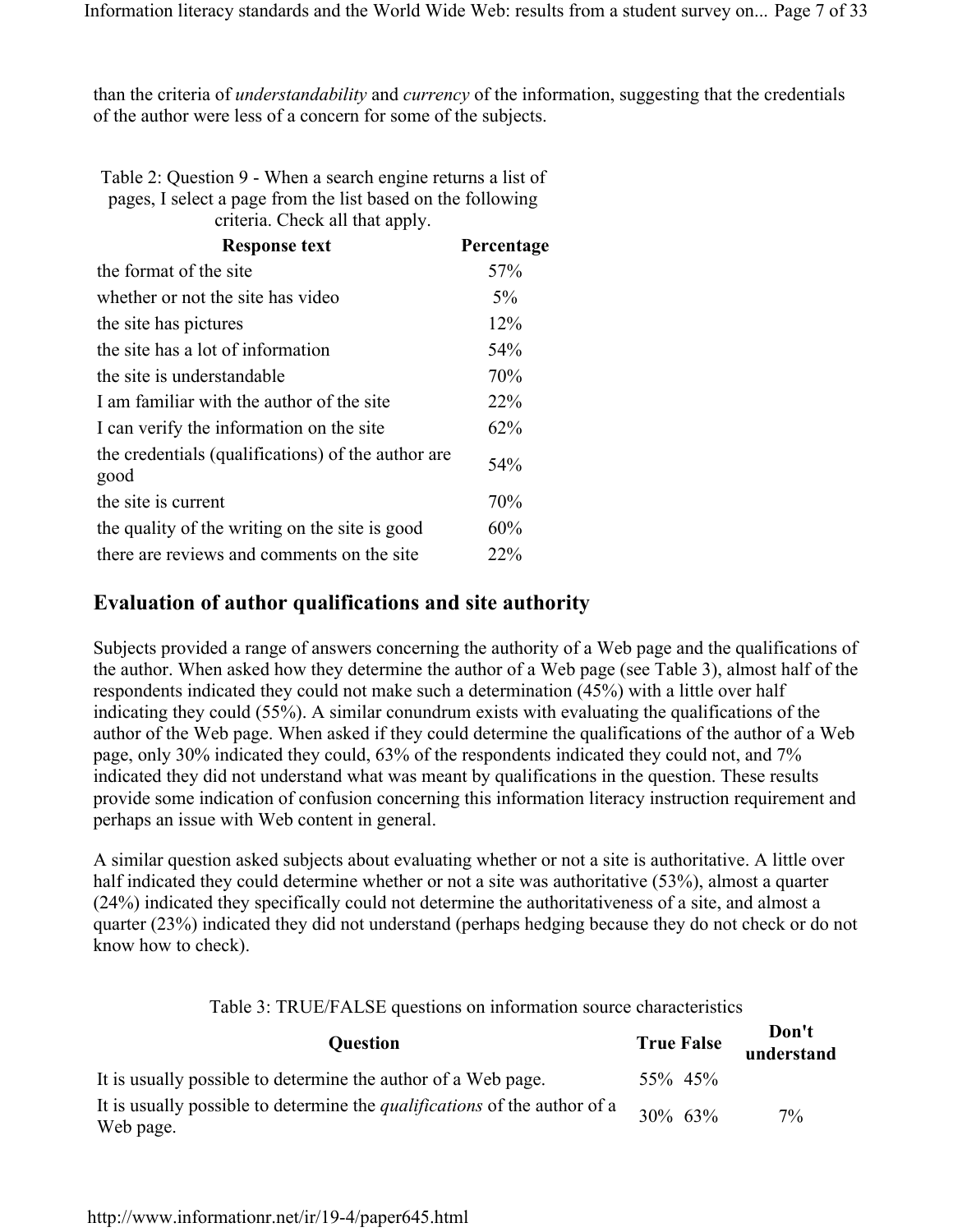| It is usually possible to determine whether or not a site is <i>authoritative</i> . 53% 24%                |            | 23\%  |
|------------------------------------------------------------------------------------------------------------|------------|-------|
| It is usually possible to determine whether or not a Web page is<br><i>objective</i> and <i>unbiased</i> . | 74\% 25\%  | $1\%$ |
| It is usually possible to determine the <i>credibility</i> of a Web page.                                  | 80\% 20\%  |       |
| I believe the pages listed by a search engine results usually contain<br>accurate information.             | $60\%$ 39% |       |

In examining how the subjects evaluated the authority of a site (see Table 4), subjects appeared to be confused by the general concept of authority, with 17% of respondents indicating they did not understand what was meant by that term in relation to Websites. Ten percent of respondents do not evaluate the authority of a site and 6% do not believe it is possible to examine the authority of a site. The total of these three selections represent one third (33%) of respondents who do not evaluate the authority of a site for some reason, whether it is lack of understanding or the belief that it is not possible to examine the authority of a site. Thirty-nine percent of respondents use the URL of the site to determine authority (perhaps not the best indicator of authority). Twelve percent confer with someone knowledgeable in the subject domain and 43% check to see if the author has published other content.

Table 4: Question 24: How do you evaluate the authority of a page and determine the ability to comment or write about a particular topic? Check all that apply.

| <b>Response text</b>                                                                                                                                                                            | Percentage |
|-------------------------------------------------------------------------------------------------------------------------------------------------------------------------------------------------|------------|
| I do not understand what is meant by <b>authority</b> in this question.                                                                                                                         | 17%        |
| I do not believe it is possible to determine the authority of a page returned by a search<br>engine.                                                                                            | 6%         |
| I check to see if the author of the page has published other pages, articles or books about<br>the topic.                                                                                       | 43%        |
| I look for information about the author of the page - their qualifications, their degrees or<br>certifications, their profession, their background, other pages/documents they have<br>authored | 43%        |
| I look at the URL of the site, and based on the domain (.com, .edu, .org, .net, etc.) and<br>use that information to help me determine whether or not the site has authority.                   | 39%        |
| I do not examine the authority of a site                                                                                                                                                        | 10%        |
| I check with someone with knowledge of the site or topic, for example, library staff or a<br>professor                                                                                          | 12%        |

#### **Evaluating the objectiveness of content**

When asked about the objectiveness of a Website in a TRUE/FALSE question (see Table 3), most respondents indicated they believed it was possible to evaluate the objectiveness of a Web page (74%), while a quarter (25%) indicated they believed it was not possible, and 1% did not understand the concept of objectiveness in relation to a Web page.

Table 5 provides the results of a question concerning the evaluation of the objectiveness of an Internet source and reveals a more nuanced perspective on the part of the subjects. For this multiple-select question, 68% of respondents indicated that a fair and balanced discussion of the topic indicated the site was objective, a standard definition of the term, but an almost equal percentage (62%) indicated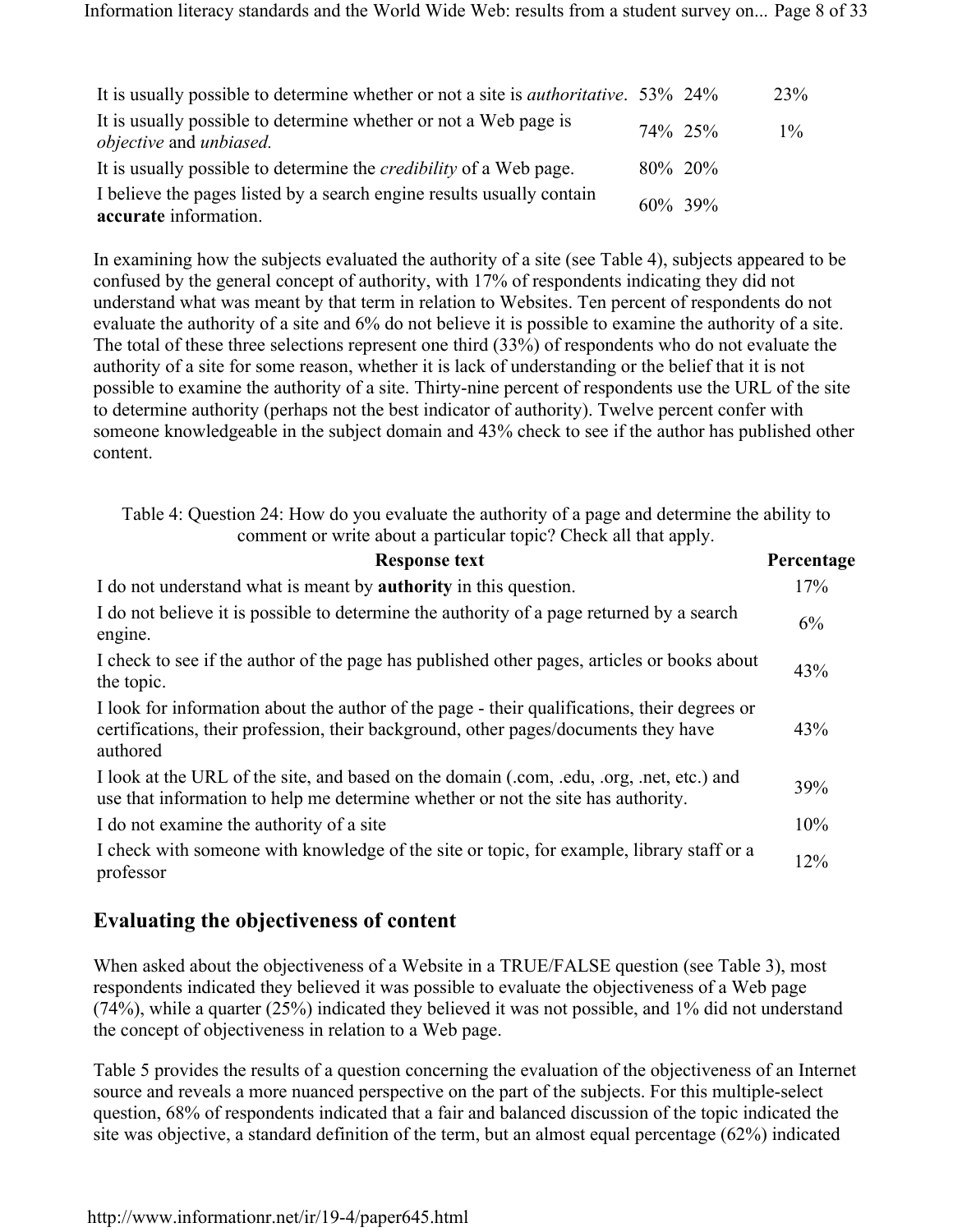that they used the URL of the site and the domain to determine whether or not the source was objective. Seven percent of respondents do not check the objectiveness of a site and an almost equal number (5%) do not believe it is possible to check the objectiveness of a site. Interestingly, 8% of the respondents felt that all pages returned by a search engine are objective.

Table 5: Question 20 - How do you decide whether or not a source retrieved from the Internet is objective and provides fair and equal treatment of all sides of a topic? Check all that apply.

| <b>Response text</b>                                                                                                                                                         | Percentage |
|------------------------------------------------------------------------------------------------------------------------------------------------------------------------------|------------|
| I do not understand what is meant by <b>objective</b> in this question                                                                                                       | $2\%$      |
| I believe that pages returned by my search engine are objective                                                                                                              | 8%         |
| I look at the URL of the site, and based on the domain (.com, .edu, .org, .net, etc.) and<br>use that information to help me determine whether or not the site is objective. | 62%        |
| I check with someone who may know, for example library staff or a professor                                                                                                  | 25%        |
| I ask a friend if they think the site is objective.                                                                                                                          | 8%         |
| If the document provides a fair discussion of all sides of a topic or issue and<br>acknowledges other viewpoints, then I consider it objective                               | 68%        |
| I do not evaluate the objectiveness of a site                                                                                                                                | $7\%$      |
| I do not believe it is possible to determine the objectiveness of a page returned by a<br>search engine                                                                      | $5\%$      |

### **Evaluation of content credibility**

When asked a TRUE/FALSE question about source credibility, approximately 80% of the subjects indicated that they felt it was possible to determine the credibility of a Web page (see Table 3).

When asked a multiple select question about how they determined the credibility of a document and determined whether or not the document was trustworthy, subjects responded as shown in Table 6. Most subjects (57%) reported that they looked at the URL of the site and an equal percentage (58%) looked at who published the site. Approximately 9% believed all pages returned by a search engine are credible, 5% do not evaluate the credibility of a site and another 2% do not understand what is meant by credibility, so a total of  $16\%$  (9+5+2) of subjects in this sample appear to not be evaluating credibility of Web content.

Table 6: Question 22 - How would you evaluate the credibility of a site or document and determine that the information is truthful and trustworthy? Check all that apply.

| <b>Response text</b>                                                                                                                                                        | Percentage |
|-----------------------------------------------------------------------------------------------------------------------------------------------------------------------------|------------|
| I do not understand what is meant by credibility in this question.                                                                                                          | $2\%$      |
| I look at the URL of the site, and based on the domain (.com, .edu, .org, .net, etc.) and<br>use that information to help me determine whether or not the site is credible. | 57%        |
| I look at the background of the author of the page - their professional affiliations, their<br>college degrees, what else they have written.                                | 55%        |
| I check to see who published the information on the site                                                                                                                    | 58%        |
| I believe that pages returned by my search engine are credible.                                                                                                             | 9%         |
| I do not evaluate the credibility of Web sites.                                                                                                                             | 5%         |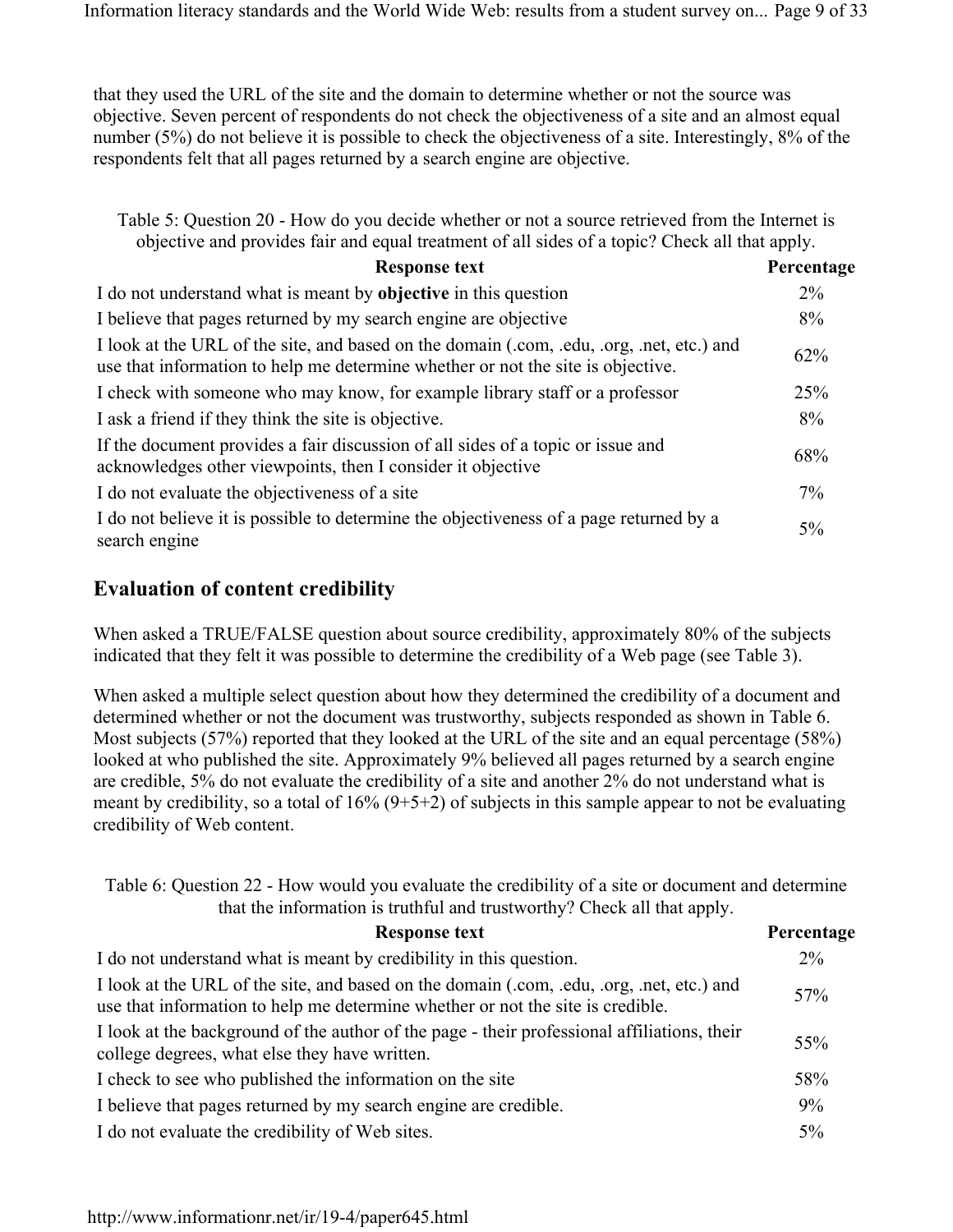| I do not believe it is possible to evaluate the credibility of pages returned by a search | $5\%$  |
|-------------------------------------------------------------------------------------------|--------|
| engine                                                                                    |        |
| I evaluate the information on the site against what I know about the topic                | $36\%$ |

#### **Evaluation of content accuracy**

When asked a TRUE/FALSE question about the evaluation of the accuracy of Web content, over half (60 %) of the subjects indicated that they believed pages listed or returned by search engines usually contain accurate information (see Table 3).

When asked a multiple select question about how they evaluate the accuracy of information on a page, subjects appeared to take a more conservative and nuanced view of search engine accuracy (see Table 7). Only 6% of the subjects indicated that search engine results are accurate (the word 'usually' was not used here, implying either pages were accurate or were not accurate). Over half of the respondents (60%) look at the URL to evaluate accuracy and an almost equal percentage (64%) evaluate the content on the site against their own prior store of knowledge (what they know about the topic).

Table 7: Question 21 - How do you decide whether or not information on a page is accurate and contains truthful and correct information? Check all that apply.

| <b>Response text</b>                                                                                                                                                       | Percentage |
|----------------------------------------------------------------------------------------------------------------------------------------------------------------------------|------------|
| I do not understand what is meant by <b>accurate</b> in this question                                                                                                      | $2\%$      |
| I believe that pages returned by my search engine are accurate                                                                                                             | 6%         |
| I look at the URL of the site, and based on the domain (.com, .edu, .org, .net, etc.) and<br>use that information to help me determine whether or not the site is accurate | 60%        |
| I check with someone with knowledge of the site or topic, for example, library staff or a<br>professor                                                                     | 34%        |
| I believe that sites with a more current date are more accurate                                                                                                            | 30%        |
| I do not check the accuracy of information on a web site                                                                                                                   | $5\%$      |
| I evaluate the information on the page in relation to what I know about the topic                                                                                          | 64%        |
| I do not believe it is possible to determine the accuracy of pages returned by a search<br>engine                                                                          | $5\%$      |
| I ask a friend if they think the page is objective                                                                                                                         | $4\%$      |

### **Evaluation of page quality**

When asked about how they evaluate the quality of a Website, subjects responded as shown in Table 8. Over half of the respondents (51%) appear to consider spelling and grammar to be part of the evaluation, and an equal percentage (51%) feel the URL of the site has some bearing on quality. Most (66%) of the subjects based quality on a determination of whether the page is comprehensive and covers the topic in considerable depth and over a third (38%) chose Web pages which were interesting and gave clear and well-reasoned explanations.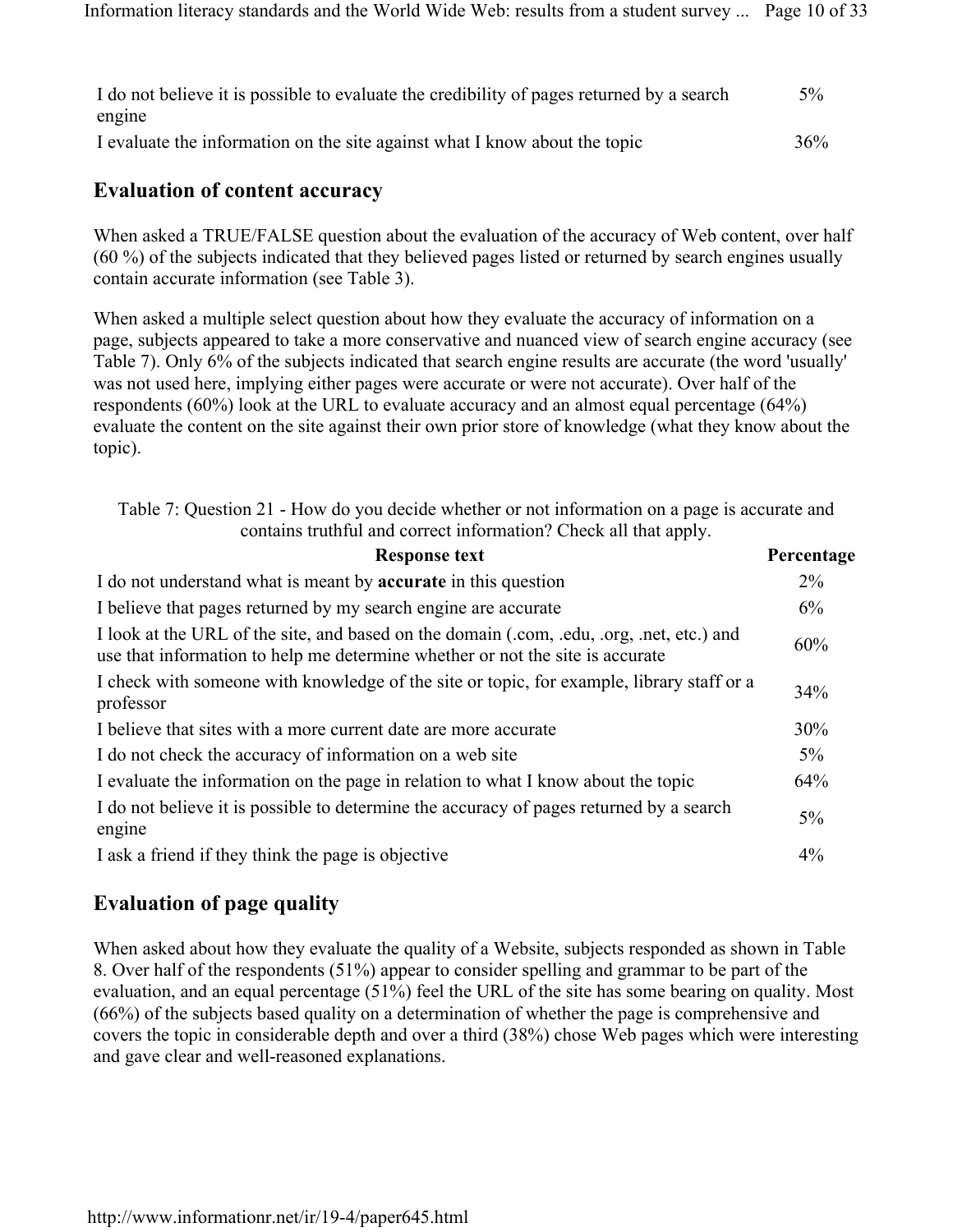Table 8: Question 23 - How do you evaluate the quality of a page returned by a search engine? Check all that apply.

| <b>Response text</b>                                                                                                                                                              | Percentage |
|-----------------------------------------------------------------------------------------------------------------------------------------------------------------------------------|------------|
| I do not understand what is meant by quality in this question.                                                                                                                    | 3%         |
| If the page includes pictures and charts it is a quality site                                                                                                                     | 11%        |
| If the page is free from spelling, typographical errors and the author uses good grammar,<br>I consider it a quality site.                                                        | 51%        |
| If the information presented in the site is comprehensive and covers the topic in<br>considerable depth, I consider it a quality site.                                            | 66%        |
| I look at the URL of the site, and based on the domain (.com, .edu, .org, .net, etc.) and<br>use that information to help me determine whether or not the site is a quality site. | 51%        |
| I do not evaluate the quality of pages returned by a search engine.                                                                                                               | 3%         |
| If the information on the page is interesting, and presents a clear, well-reasoned<br>explanation of the topic, I consider it a quality page.                                     | 38%        |
| I do not believe it is possible to determine the quality of a page returned by a search<br>engine.                                                                                | 3%         |
| I check with someone with knowledge of the site or topic, for example, library staff or a<br>professor                                                                            | 16%        |

#### **Evaluation of information sources in relation to years in college**

Evaluation of survey responses in relation to year in college provides some additional insights into the success or failure of current information literacy training efforts. Table 9 details the TRUE responses to a set of questions for early years college students (freshmen and sophomore year) and later years college students (junior and senior year). These results indicate a statistically significant change in students' perception of various properties of Internet sources in later years of college (Χ-squared = 19.3077,  $df = 11$ , p-value = 0.056). Subjects appeared to be more circumspect in their evaluation of Web sources, with more subjects in later years indicating they could not identify the author of a Web page and more subjects indicating they could not determine the credibility of a Web page.

Table 9: Year in college and evaluation of sources questions. Percentage of TRUE responses (ingroup percentages)>

| <b>Question</b><br><b>Question text</b> |                                                                                   | <b>Early Later</b> |        |
|-----------------------------------------|-----------------------------------------------------------------------------------|--------------------|--------|
| 14                                      | It is usually possible to determine the author of a Web page                      | 18%                | $14\%$ |
| 15                                      | It is usually possible to determine the qualifications of the author              |                    | 8%     |
| 16                                      | It is usually possible to determine whether or not a site is authoritative        | $15\%$ 14%         |        |
| 17                                      | It is usually possible to determine whether or not a page is objective            | 20% 21%            |        |
| 18                                      | It is usually possible to determine the credibility of a Web page                 | $20\%$ 24%         |        |
| 19                                      | Web pages listed by a search engine usually contain accurate information. 17% 19% |                    |        |

A question concerning the choice of information search tool also provides some indication of a change in the student's perception of sources in relation to year in college as indicated in Table 10. When asked whether they use a search engine or library database, survey respondents in later years of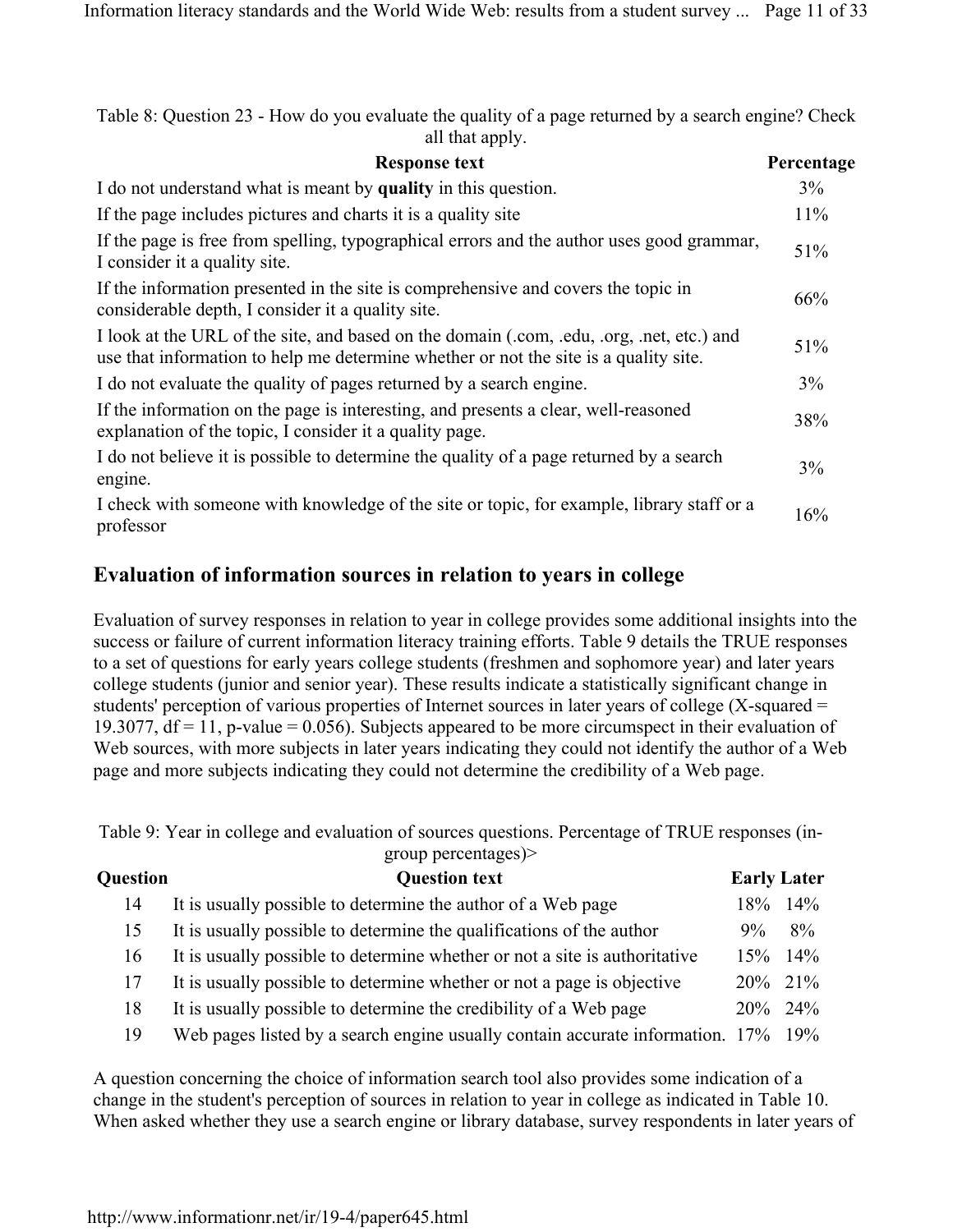college indicated a slightly greater preference for library databases and a slightly smaller preference for Google. These results are significant at the  $p \le 0.10$  level (X-squared = 11.97, df = 7, p-value = 0.10).

| your research? Check all that apply. (in-group percentages) |                                                 |       |
|-------------------------------------------------------------|-------------------------------------------------|-------|
| Search engine/database                                      | Early (freshman-sophomore) Late (junior-senior) |       |
| Yahoo                                                       | 6%                                              | $4\%$ |
| <b>Bing</b>                                                 | 3%                                              | 3%    |
| Google                                                      | 39%                                             | 34%   |
| Other (Blekko/Lycos etc.)                                   | $0\%$                                           | 3%    |
| Cross-search engine aggregator                              | $2\%$                                           | $1\%$ |
| General library                                             | 27%                                             | 29%   |
| Subject specific library                                    | 13%                                             | 17%   |
| Book catalogue                                              | 9%                                              | 8%    |
|                                                             |                                                 |       |

Table 10: Question 13 - Which search engines or library databases do you use for

# **Discussion**

The major findings from this study can be summarised as follows.

- the Google search engine appears to be the most widely used source for academic research for subjects, though subjects did report using other sources
- subjects had a high degree of confidence in search engine results, with the majority (60%) believing that pages returned by search engines usually contain accurate information
- identification of the author of a Web page appeared to be difficult for subjects, with almost half (45%) indicating they could not determine the author of a Web page
- evaluation of the authoritative characteristics of a source was difficult for subjects, with almost a quarter reporting they could not determine the authoritative characteristics of a site and almost a quarter reporting they did not understand the concept in that context
- identification of the qualifications of the author were difficult for subjects, with a majority (63%) indicating they did not believe it was possible to evaluate author qualifications
- a quarter (25%) of respondents did not consider it possible to determine the objectiveness of a Web page and over half (62%) used the URL and domain of the site to determine objectivity
- subjects in later years of college (junior-senior) appear to be more discerning about Internet sources, less likely to use Google and more likely to use library databases

These findings and others are discussed in more detail in the following paragraphs.

### **Information search habits**

Google was the most common information source for this search sample, though respondents did provide some indication that they also commonly use other information sources. Nevertheless, this provides some quantitative confirmation of other findings which indicate that the Web and specifically Web content delivered through the Google commercial search engine continues to be a primary source for college level research (Head and Eisenberg, 2010; Biddix, Chung and Park, 2011).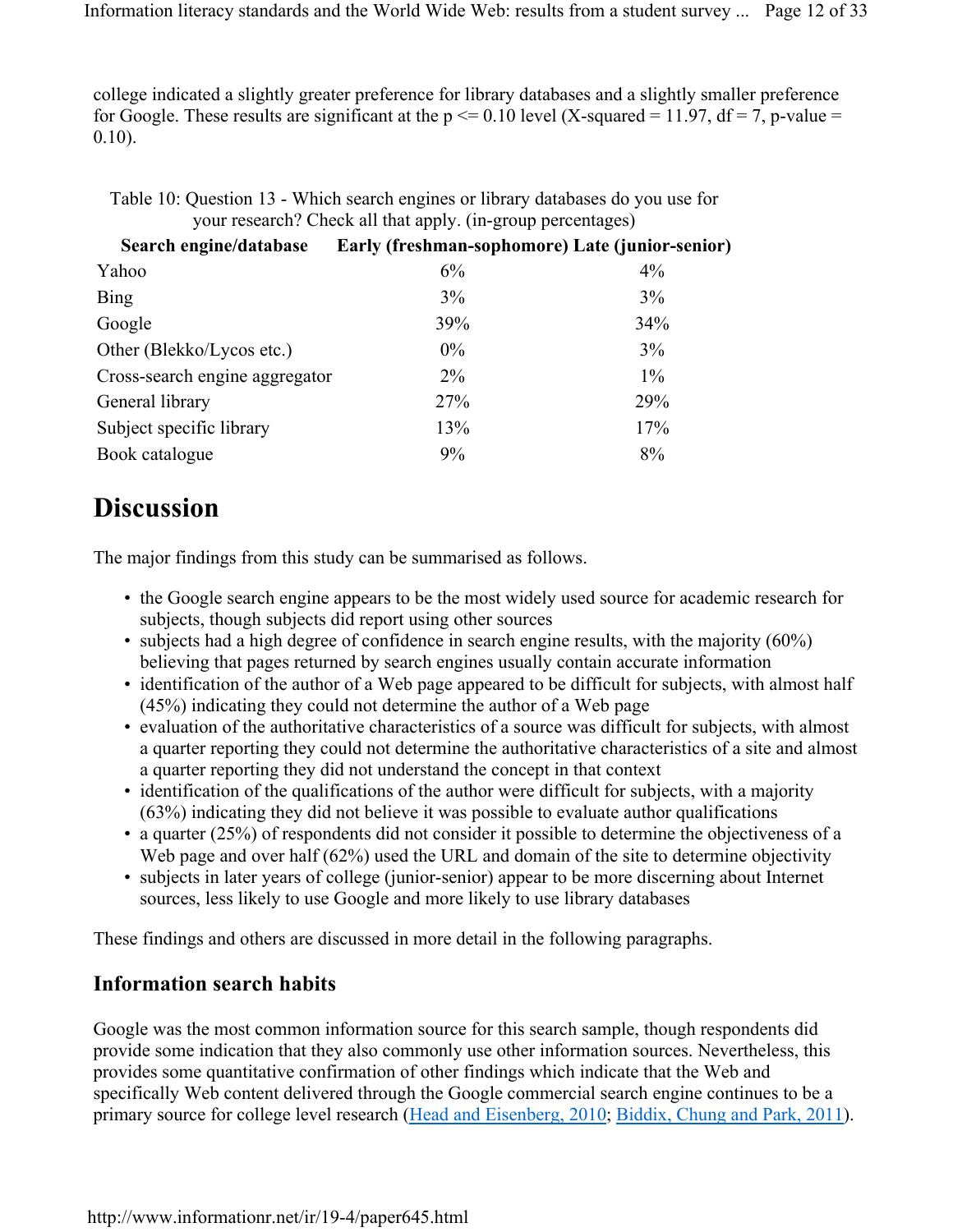### **Evaluation of author qualifications and site authority**

Information literacy instruction implores students to ask questions about the authority of content sources, specifically to learn about the authors of the source. Students are asked to determine the author's credentials, reputation, knowledge about the subject, education and affiliation (Doyle and Hammond, 2006). For this sample, almost half (45%) of the subjects indicated they could not identify the author of a Web page and thus would not be able to meet that information literacy competency standard performance outcome. This finding provides evidence to support Doyle and Hammond's (2006) proposal that identifying the source and determining authorship be supported through specific criteria (pp. 63-64).

Similarly, when asked about the qualifications of the author of a Web page, a majority of respondents (63%) indicated they could not evaluate the qualifications of an author, providing indications of further issues concerning the evaluation of Web content authorship. Furthermore, in evaluating the authority of a site, a third of the respondents indicated they do not evaluate site authority for some reason, and 39% of respondents use the URL of the site to determine authority (perhaps not the best indicator of authority). Twelve percent confer with someone knowledgeable in the subject domain and 43% check to see if the author has published other content. These results are an indication that subjects struggle with the identification of site authority using a variety of methods which may or may not provide good results.

#### **Evaluating objectiveness of content**

When teaching about objectivity, librarians expect that students will be able to identify if a source provides a fair discussion of all viewpoints. The majority of subjects in this study had confidence that they could evaluate the objectiveness of a Web page (74%). A majority of subjects (68%) attempted to determine if a site provides a fair discussion of all sides of a topic, an indication that they are making a valid effort to determine the objectiveness of content. Over half (62%) indicated they use the URL of the site to determine the objectivity of the source and a quarter of the subjects check with someone with more knowledge concerning a source. While a URL alone is not a good indicator of objectiveness, subjects were considering other criteria. That only 25% seek advice is potentially an indication that expediency may be more important to students than taking the time to perform a deeper evaluation of objectivity for a source.

### **Evaluation of content credibility**

Most subjects indicated they could evaluate content credibility (80%), but 57% use the URL and 55% look at the author of the site, which almost half of the subjects indicated they could not identify. Five percent of subjects did not appear to be considering the credibility of a site at all. Additionally, about a third (36%) reviewed the site's content against what they already knew about the subject. This suggests that many students are not thinking critically about the information presented to them and evaluate credibility using a superficial and easy measure such as the site URL. This provides additional confirmation of a finding reported by other researchers that 'students value credibility but prefer efficiency' (Biddix, *et al.*, 2011, p.180).

### **Evaluation of content accuracy**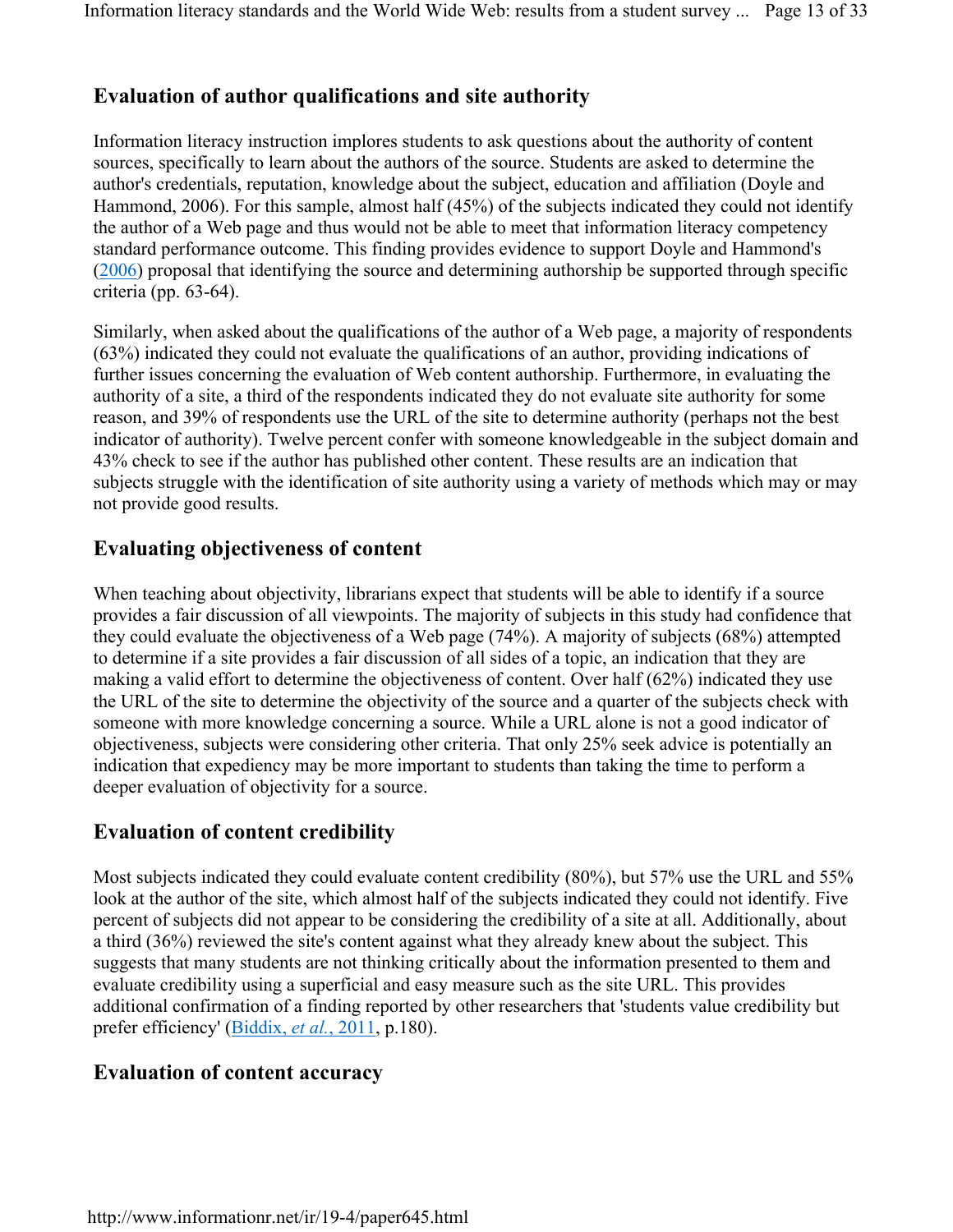In response to a question about page selection, subjects indicated they used a somewhat balanced approach to selecting pages for their research, with a slight preference for understandability and currency of pages relative to other criteria. A majority of respondents believe the pages returned by search engines usually contain accurate information. The survey question asked if the results returned were usually accurate, so it is possible subjects allowed for inaccurate information sometimes being returned from search engines. Still this result appears to provide some indication that subjects were very confident in the accuracy of search engine results. This finding may be a disappointment to librarians who would prefer students not simply assume pages or articles are accurate. If students trust a search engine's results, giving credit to a source just because it appears in the first or second page of the results, as Head and Eisenberg (2010) also found, then there is little motivation to evaluate these sources.

An additional question provided more in-depth examination of how subjects evaluate the accuracy of Internet sources. Survey responses indicated that approximately 60% of the subjects look at the URL to evaluate accuracy and 64% evaluate the content on the site against their own prior store of knowledge. Only about a third of the subjects look for help in evaluating the accuracy of a source, indicating that they were fairly confident they could evaluate the accuracy of the source through the URL or their own knowledge.

#### **Evaluation of content quality**

Survey respondents provided a somewhat balanced set of responses when asked about the evaluation of content quality. Half (51%) of the respondents considered the URL and domain to be an indicator of quality and an equal percentage considered the spelling and grammar on the site to be an indicator of quality. Most (66%) considered the depth and comprehensiveness of the site to be an indicator of quality and 38% considered the well-reasoned presentation of the topic to be the standard for site quality. This finding provides some indication that subjects are evaluating quality and using a number of different criteria, though it is debatable whether or not the URL and domain alone provide a clear indication of Web page quality.

#### **Evaluation of information sources in relation to years in college**

Survey respondents in later years of college (junior-senior) indicated a slight but statistically significant change in evaluation of Internet sources. Questions concerning the examination of various properties of a Web source revealed that subjects in later years of college were more aware that it may not be possible to determine the author of a Web page and the qualifications of the author. Subjects also indicated that they were less certain about the objectivity, authoritativeness and credibility of Web sources in later years of college. Conversely, these same subjects also appeared to be more certain of the accuracy of Web sources.

This finding provides some indication that the junior and senior class students in this sample have learned some information literacy skills and report applying them in the evaluation of Web sources. However, there still appears to be a belief amongst these same students that Web sources are usually accurate sources. This certainty may reflect a personal confidence that they can determine the accuracy of a Web page or that they have been desensitised and falsely assume that this constant source of information (the Web) is truly accurate information.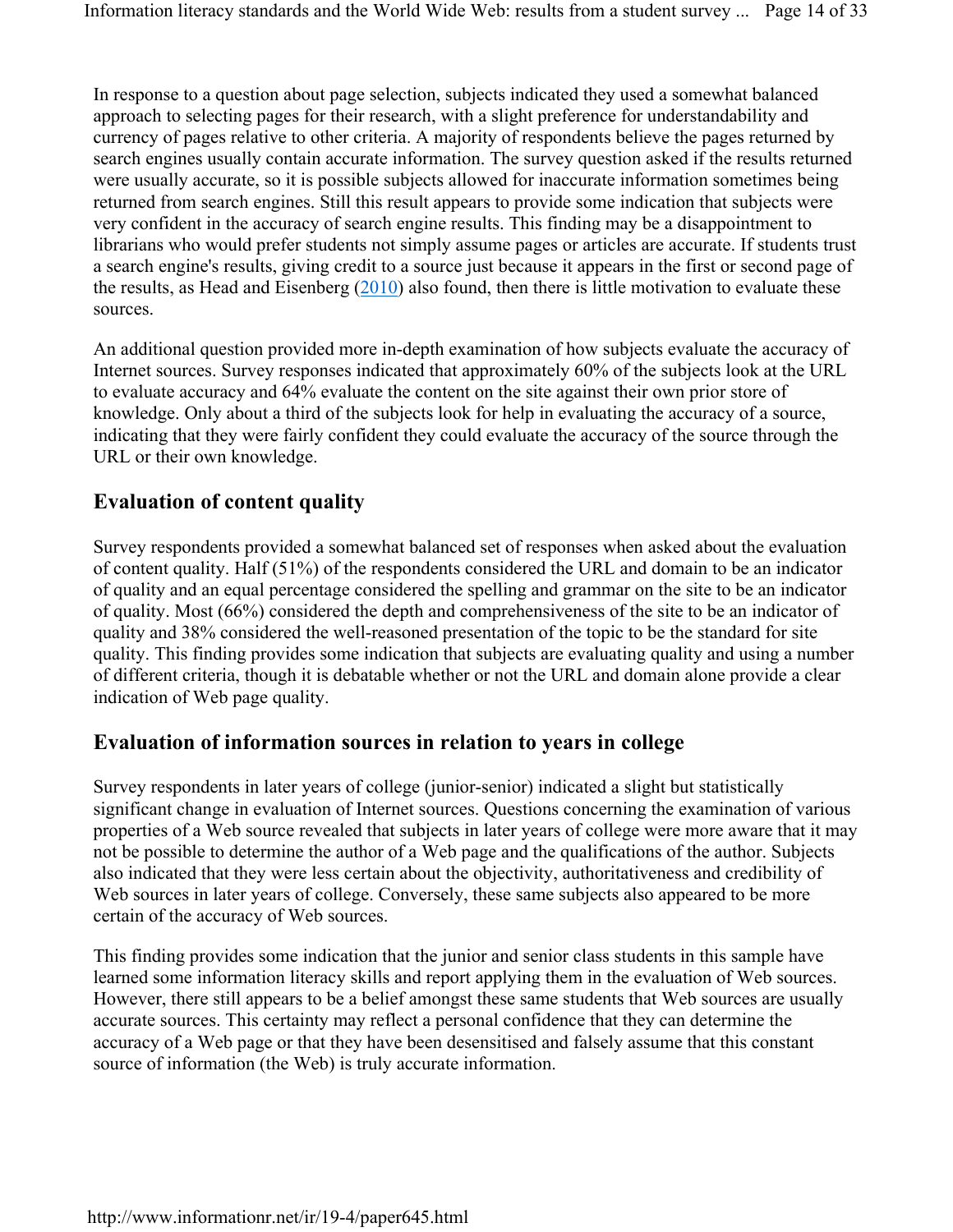# **Limitations of study**

Evaluation of the demographic questions in the survey revealed a slight bias towards women and students with a high grade point average (above 3.0). Additionally, the survey sample was from a single U. S. university. A slightly more diversified sample from more universities, domestic and international, might produce different results.

Though subjects in this sample received information literacy instruction after taking the survey, it is possible that the subjects had previously received information literacy instruction in a previous year at the university or before coming to the university.

Subjects may not have clearly understood the terms and concepts addressed in the questions in relation to information seeking. Many questions provided a response which could be used to indicate confusion with the concept, but not all questions provided this response.

# **Conclusion**

The findings in this study add quantitative evidence to the assertion that the Web has become the primary source for research for college students. Though subjects gave some indication that other sources were used, the Web, through the lens of the commercial Google search engine, appears to be their primary research source.

The goal of the study was to examine two research questions in relation to information literacy standards for evaluation of Web sources. Evaluation of the sources was based on the criteria of authority, reliability, validity, accuracy, timeliness and point of view or bias. The first research question was whether searchers considered it possible to examine these criteria for documents found on the Web. Survey questions fourteen to nineteen addressed this research question. Our findings indicate that for the evaluative criteria of author, authoritativeness, objectivity, credibility and accuracy, the majority of subjects felt they could determine these criteria for Web information sources. However, a majority of subjects felt they could not determine the qualifications of the author of a Web page. The second research question was to determine how searchers evaluate these criteria when examining information sources. Survey questions twenty to twenty-seven addressed this research question. Our findings indicate that most subjects reported using a number of different strategies to evaluate these criteria. While many of these strategies are logical and expected, careful examination of our results provides some indication of confusion amongst the subjects about how to perform these evaluations. These findings are discussed in more detail in the following paragraphs.

While most subjects (60%) responding to a TRUE/FALSE question concerning search engine accuracy indicated they believed search engine results are usually accurate, responses to more detailed questions concerning search engine results were more nuanced. The results of a series of questions asking survey respondents about credibility, quality and authority of search engine results indicated students examine a number of different criteria in evaluating sources. This could be an indication that a decade of information literacy instruction and expressions of concern by university faculty have had an impact on students' perceptions of search engine results. Still, the indication that most subjects considered search engine results usually accurate should be a concern. Given that students and instructors understand little of the unpublished algorithms which drive commercial search engines, it cannot be assumed that results returned by these applications meets any of the Association of College and Research Libraries information literacy competence evaluative criteria, including the criteria of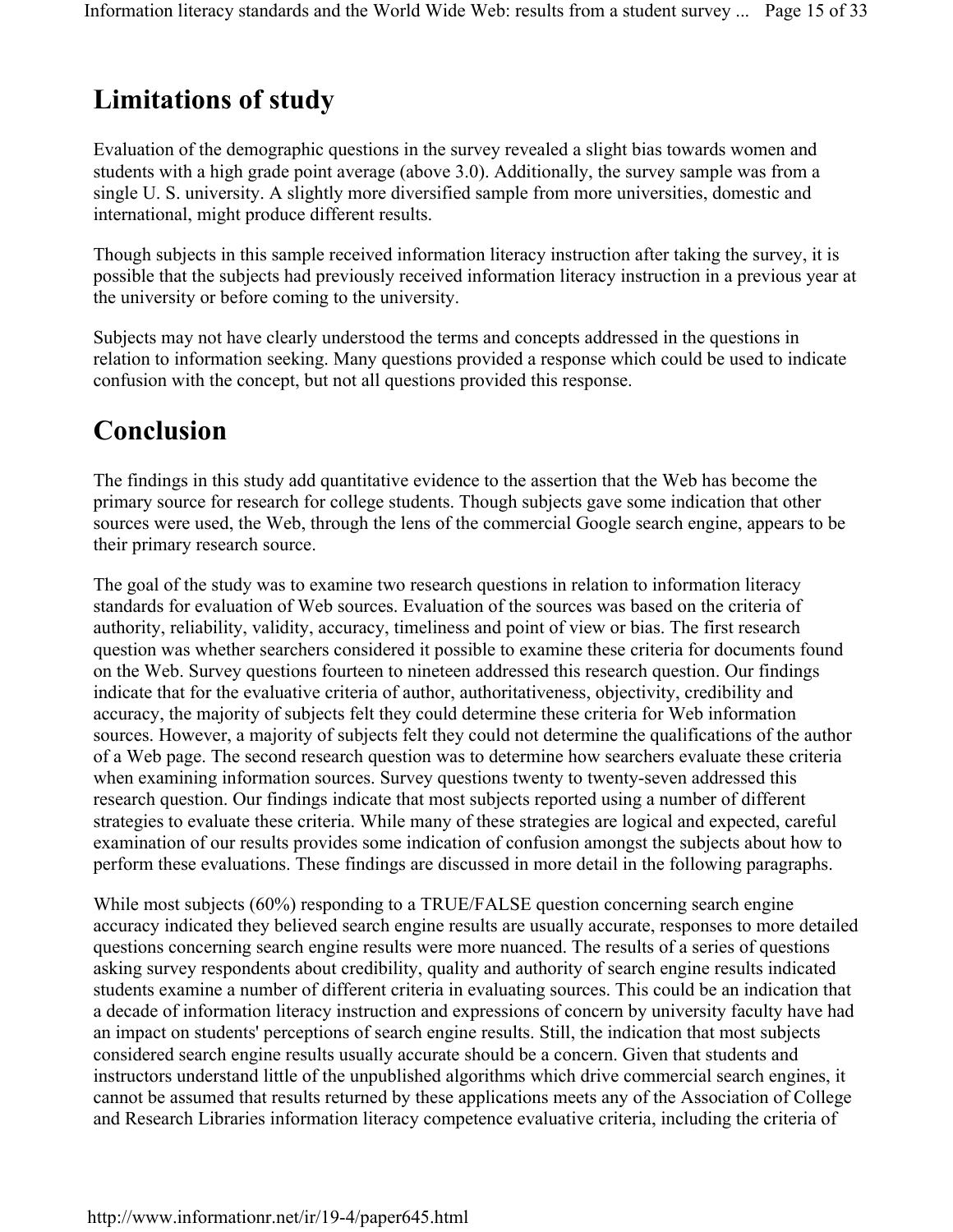accuracy. Though Google's search engine algorithm is proprietary and not publicly available, evidence available indicates that Google's search engine results are ordered largely by number of links and user selection counts, with no measure of accuracy or quality (Brin and Page, 1998). It is important that students understand this and evaluate the documents returned by Google accordingly.

Information literacy instruction emphasises identification of the author. This is crucial in understanding the authority or ability of the author to write about a particular topic. There is perhaps no other area where the distinction between traditional publishing and the Web creates difficulties for researchers using Web sources. The nature of the free-form publishing of the Web makes it very difficult to determine the true authorship of a page. The technology of the Web makes the development of collaborative documents extremely easy, leading to sites such as Wikipedia. While debate on the quality of the content of a collaborative encyclopaedic site such as Wikipedia is beyond the scope of this paper, the authorship of the content and the qualifications of the authors are clearly difficult to ascertain. Information literacy instruction and course instructors should address this issue.

While subjects provided various answers in response to the question about evaluating the objectiveness of a Web page, the indication that subjects use the URL or site domain to determine objectivity is problematic. Students should be more discerning and information literacy instruction should encourage more careful evaluation of objectivity of Web page sources.

Subjects in this study used a variety of techniques to evaluate Web content. In examining their evaluation in relation to Association of College and Research Libraries information literacy standards, subjects appeared to follow some standards but were confused about how to actually implement them. Specifically, identifying content authors, assigning authority for content and determining accuracy and objectivity appeared difficult for subjects. While subjects did indicate that they were attempting to perform these actions and did appear to have confidence in their ability to perform these actions, their selection of methods was inconsistent and problematic. These could be indications of problems with information literacy instruction standards or broader problems with assigning authorship and determining authority and accuracy of Web content in general.

The results of this study provide some indication of flaws in a Website evaluation checklist instructional model. Additionally, the broad proposals on evaluating information sources in the Association of College and Research Libraries information literacy standards may require contextsensitive strategies which are specific to various fields. Librarians alone cannot remedy this, since librarians cannot be experts in all fields. Faculty and librarian partnerships in course instruction may provide a solution. This can be accomplished using an embedded librarian within the course to accomplish more in helping students to identify authors, authority, accuracy, objectivity, point of view and other important criteria to determine which sources are really the most appropriate to use in the context of the course and assignment.

# **Future directions**

The Association of College and Research Libraries has recognised that the Web and college students have changed since the release of the original information literacy competency standards in 2000 and they have been '*rethinking the standards*' (Bell, 2013). Kuhlthau (2013) highlights how the current standards are not holistic and do not adequately prepare students to research reflectively in the '*dynamic global information environment*' (p. 97).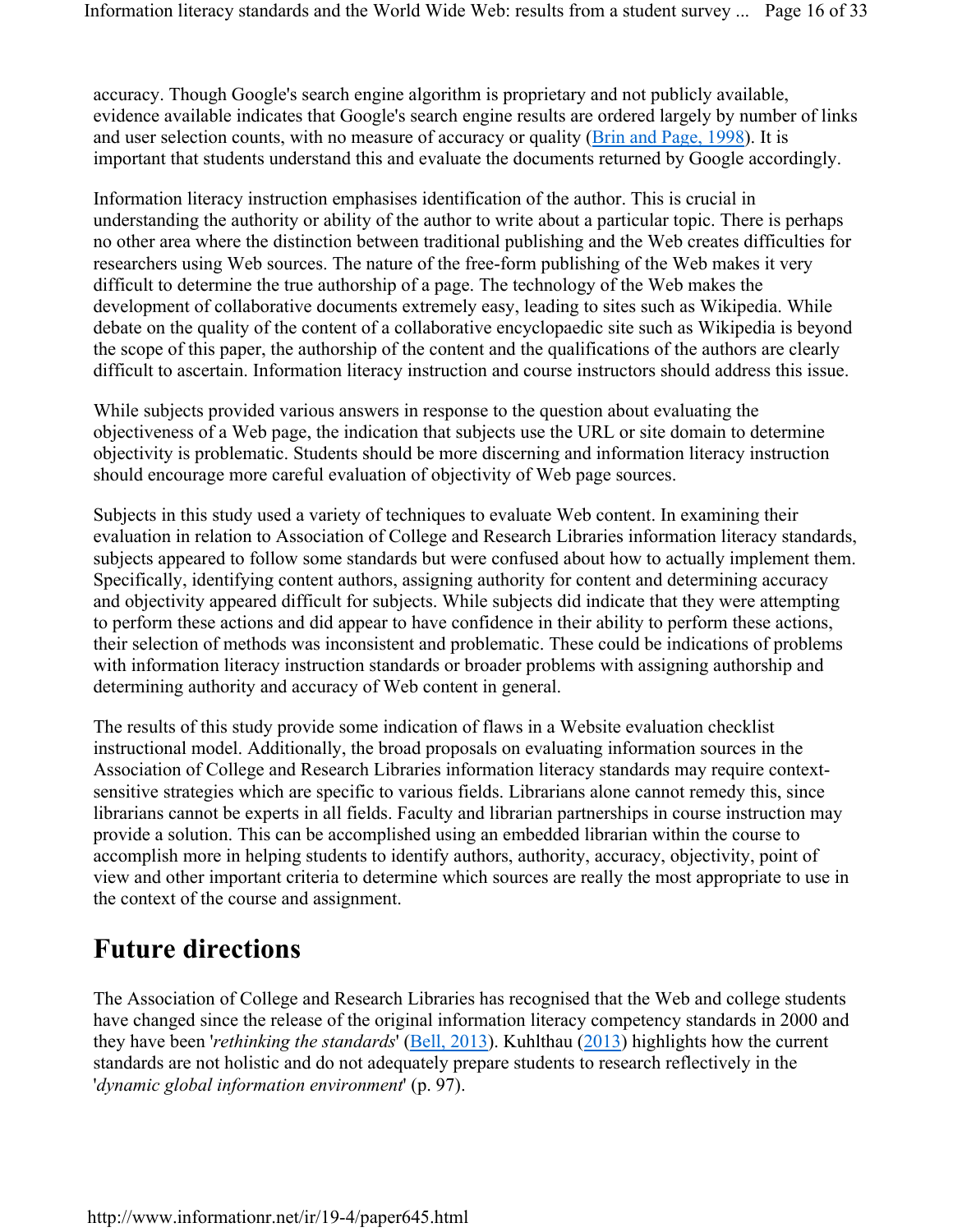The Association of College and Research Libraries Information Literacy Standards Task Force has proposed a Framework for Information Literacy. The framework explores information literacy criteria with threshold concepts (core understandings), a set of abilities or knowledge practices, and related metaliteracy objectives. These objectives expand evaluation criteria definitions and encourage evaluation of context referred to as the 'information need of the moment' (Gibson and Jacobson, 2014).

The results of this study demonstrate the need for course instructors to engage with information literacy objectives through their semester long courses. The new Association of College and Research Libraries information literacy framework provides a structure for doing this. Librarians need to partner with course instructors to design assignments that encourage students to think critically about the selection of information sources relating to course content.

Subject domains cannot be ignored given the nature of the information available on the Web, the lack of access mediation and the relative lack of peer or expert review of much of the content available. The evaluation of the results from these distinct domains may require a different set of standards and rules for each. Some subject-specific information literacy standards have been compiled by the American Library Association, but not all disciplines are currently represented (see Information Literacy Standards Committee, 2013 for the list of disciplines with subject specific standards).

### **About the Authors**

**Arthur Taylor** is a Professor of Computer Information Systems at Rider University. Before joining Rider University, he worked for over 17 years in the field of information systems. His research interests include information literacy, relevance, and the information search process. He can be contacted at ataylor@rider.edu.

**Heather Dalal** is an Assistant Professor/Emerging Technologies Librarian at Rider University. Her research interests include instructional design and technologies, student research behaviour, and promotion and marketing of library tools and services. Heather serves on the Association of College & Research Libraries (ACRL) Distance Learning Section's Standards Committee, the New Jersey Library Association's (NJLA) Emerging Technologies Section, and the New Jersey Virtual Academic Library Environment's Shared Information Literacy Committee. Heather is the co-Chair of the ACRL-NJ/NJLA College and University Section User Education Committee. She can be contacted at hdalal@rider.edu.

**References**

- American Library Association. *Information Literacy Standards Committee*. (2013). *Standards and guidelines.* Chicago, IL: American Library Association. Retrieved from: http://www.ala.org/acrl/issues/infolit/ilcc/ilcc-standards (Archived by WebCite® at http://www.webcitation.org/6Qcd0GBQ5)
- Association for College and Research Libraries. (2000). *Information literacy competency standards for higher education*. Chicago, IL: American Library Association.
- Atwong, C. T. & Heichman Taylor, L. J. (2008). Integrating information literacy into business education: a successful case of faculty-librarian collaboration. *Journal of Business & Finance Librarianship, 13*(4), 433-449.
- Bell, S.J. (2013, June 4). Rethinking ACRL's information literacy standards: the process begins. Retrieved from: http://www.acrl.ala.org/acrlinsider/archives/7329/ (Archived by WebCite® at http://www.webcitation.org/6QbSubYZp)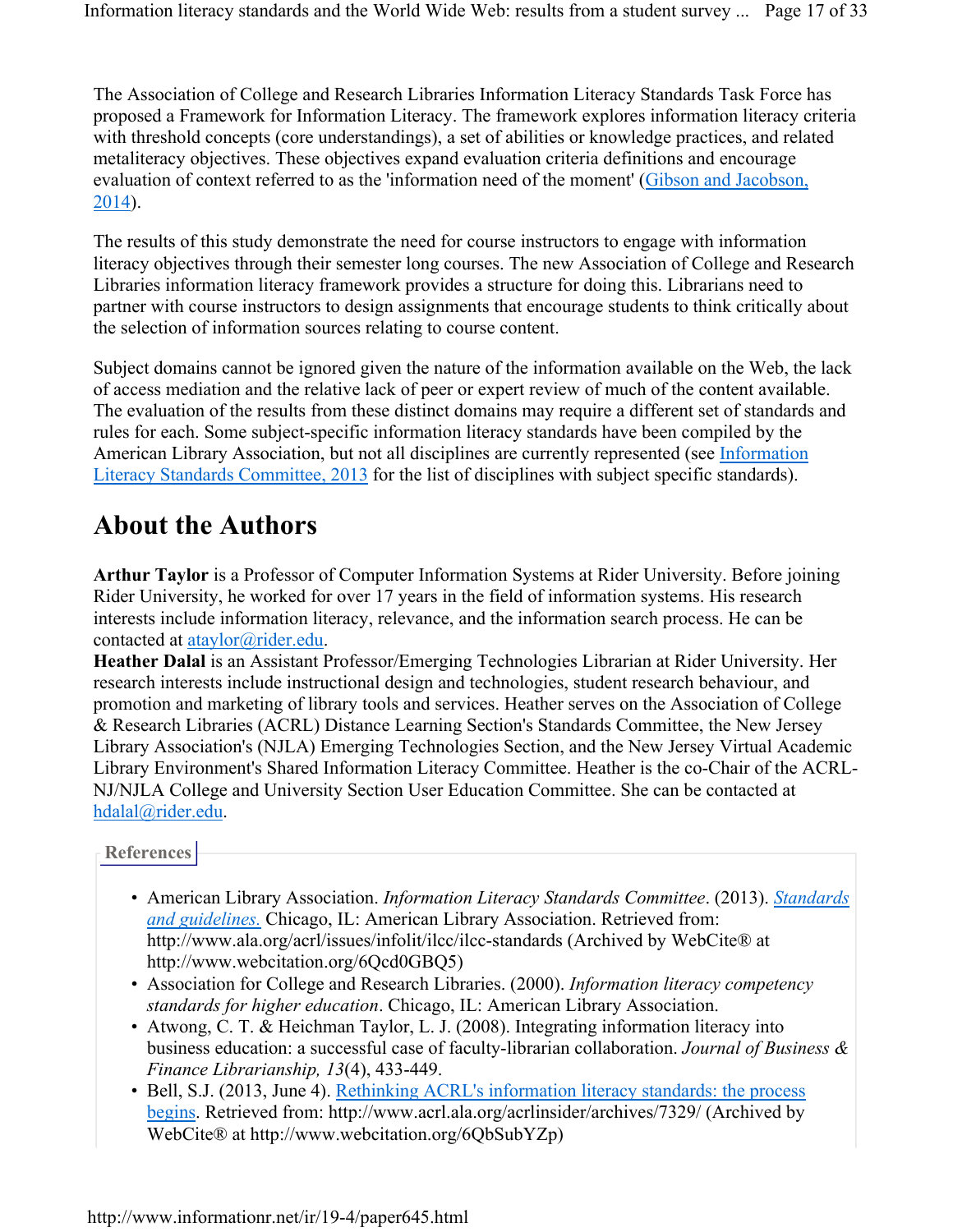- Benjes-Small, C., Archer, A., Tucker, K., Vassady, L. & Resor, J. (2013). Teaching Web evaluation. *Communications in Information Literacy, 7*(1), 39-49.
- Biddix, J., Chung, C. & Park, H. (2011). Convenience or credibility? A study of college student online research behaviors. *Internet and Higher Education, 14*(3), 175-182.
- Blakeslee, S. (2004). The CRAAP test. *LOEX Quarterly, 31*(3), 4.
- Brin, S. & Page, L. (1998). The anatomy of a large-scale hypertextual Web search engine. *Computer Networks and ISDN Systems, 30* (1-7), 107-117.
- Buczynski, J. A. (2005). Satisficing digital library users. *Internet Reference Services Quarterly, 10*(1), 99-102.
- Carr, N. (2010). *What the Internet is doing to our brains: the shallows*. New York, NY: W. W. Norton and Company.
- Christennson, K.M. (2013). RADCAB your vehicle for information evaluation. Retrieved from http://radcab.com. (Archived by WebCite® at http://www.webcitation.org/6QcaDNU2e)
- Currie, L., Devlin, F., Emde, J. & Graves, K. (2010). Undergraduate search strategies and evaluation criteria: searching for credible sources. *New Library World, 111*(3/4), 113-124.
- Dahlen, S. (2012). Seeing college students as adults: learner-centered strategies for information literacy instruction. *Endnotes: the Journal of the New Members Round Table, 3* (1), 1-18.
- Dee, C. R. & Reynolds, P. (2013). Lifelong learning for nurses—building a strong future. *Medical Reference Services Quarterly, 32*(4), 451-458.
- Detlor, B., Booker, L., Serenko, A. & Julien, H. (2013). Student perceptions of information literacy instruction: the importance of active learning. *Education for Information, 29*(2), 147- 161.
- Doyle, T. & Hammond, J. L. (2006). Net cred: evaluating the Internet as a research source. *Reference Services Review, 34*(1), 56-70.
- Flanagin, A. J. & Metzger, M. J. (2008). Digital media and youth: unparalleled opportunity and unprecedented responsibility. In M.J. Metzger & A.J. Flanagin (Eds.), *Digital media, youth, and credibility* (pp. 5-27). Cambridge, MA: MIT Press.
- Gibson, C. & Jacobsen, T. (2014). Draft framework for information literacy for higher education: part 1. Chicago, IL: American Library Association. Retrieved from http://acrl.ala.org/ilstandards/wp-content/uploads/2014/02/Framework-for-IL-for-HE-Draft-1- Part-1.pdf (Archived by WebCite® at http://www.webcitation.org/6QcaWuEzx)
- Grimes, D. & Boening, C. (2001). Worries with the Web: a look at student use of Web resources. *College and Research Libraries, 62*(1), 11-22.
- Gross, M. & Latham, D. (2011). Experiences with and perceptions of information: a phenomenographic study of first-year college students. *Library Quarterly, 81*(2), 161-186
- Head, A. J. & Eisenberg, M. B. (2010). Truth be told: how college students evaluate and use information in the digital age. Seattle, WA: University of Washington, Project Information Literacy. Retrieved from http://projectinfolit.org/images/pdfs/pil\_fall2010\_survey\_fullreport1.pdf (Archived by WebCite® at http://www.webcitation.org/6QccRbXgo)
- Hilligoss, B. & Rieh, S. (2008). Developing a unifying framework of credibility assessment: construct, heuristics, and interaction in context. *Information Processing & Management, 44* (4), 1467-1484.
- Hirsh, S. G. (1999). Children's relevance criteria and information seeking on electronic resources. *Journal of the American Society for Information Science, 50*(14), 1265-1283.
- Hsieh, M.L., Dawson, P.H., Hofmann, M.A., Titus, M.L. & Carlin, M.T. (2014). Four pedagogical approaches in helping students learn information literacy skills. *Journal of Academic Librarianship, 40*(3/4), 234-246.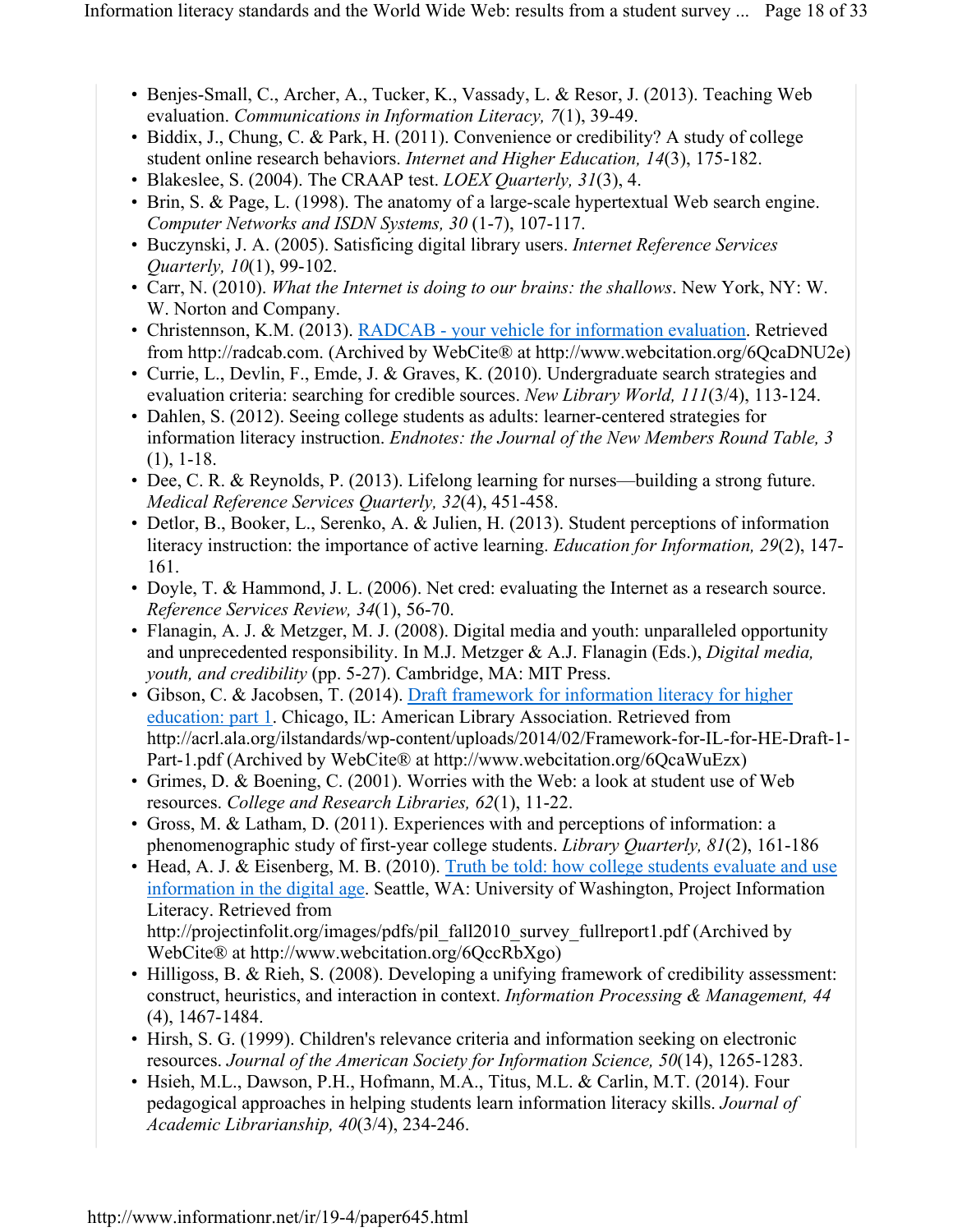- Jackson, R. (2007). Cognitive development: the missing link in teaching information literacy skills. *Reference & User Services Quarterly, 46*(4), 28-32.
- Julian, S. (2013). Reinventing classroom space to re-energise information literacy instruction. *Journal of Information Literacy, 7*(1), 69-82.
- Kuhlthau, C. (2013). Rethinking the 2000 ACRL standards. *Communications in Information Literacy, 7*(2), 92-97.
- Lorenzen, M. (2001). Land of confusion? High school students and their use of the World Wide Web for research. *Research Strategies, 18*(2), 151-163.
- Mathson, S. M. & Lorenzen, M. G. (2008). We won't be fooled again: teaching critical thinking via evaluation of hoax and historical revisionist Websites in a library credit course. *College & Undergraduate Libraries, 15*(1/2), 211-230.
- Meola, M. (2004). Chucking the checklist: a contextual approach to teaching undergraduates Web-site evaluation. *Portal: Libraries & the Academy, 4*(3), 331.
- Metzger, M.J. (2007). Making sense of credibility on the Web: models for evaluating online information and recommendations for future research. *Journal of the American Society for Information Science and Technology, 58* (13), 2078–2091.
- Metzger, M.J., Flanagin, A.J. & Medders, R.B. (2010). Social and heuristic approaches to credibility evaluation online. *Journal of Communication, 60*(3), 413-439.
- Metzger, M.J., Flanagin, A.J. & Zwarun, L. (2003). College student Web use, perceptions of information credibility, and verification behavior. *Computers & Education, 41*(3), 271-290.
- Norgaard, R. (2004). Writing information literacy in the classroom: pedagogical enactments and implications. *Reference & User Services Quarterly, 43*(3) 220-226.
- O'Connor, L., Bowles-Terry, M., Davis, E. & Holliday, W. (2010). "Writing information literacy" revisited application of theory to practice in the classroom. *Reference & User Services Quarterly, 49*(3), 225-230.
- Rowlands, I., Nicholas, D., Williams, P., Huntington, P., Fieldhouse, M., Gunter, B., Withey, B., Jamali, H. R., Dobrowolski, T. & Tenopir, C. (2008). The Google generation: the information behaviour of the researcher of the future. *Aslib Proceedings, 60*(4), 290 – 310.
- Shanahan, M.C. (2008). Transforming information search and evaluation practices of undergraduate students. *International Journal of Medical Information, 77*(8), 518-526.
- Taylor, A. (2012). A study of the information search behaviour of the millennial generation. *Information Research, 17*(1), paper 508. Retrieved from http://www.informationr.net/ir/17-1/paper508.html (Archived by WebCite® at http://www.webcitation.org/6UDr5AkZB)
- Thompson, C. (2003). Information illiterate or lazy: how college students use the Web for research. *Libraries and the Academy, 3*(2), 259-268.
- Tillotson, J. (2002). Web site evaluation: a survey of undergraduates. *Online Information Review, 26*(6), 392-403.
- Walraven, A., Brand-Gruwel, S., & Boshuizen, H. (2009). How students evaluate information and sources when searching the World Wide Web for information. *Computers & Education, 52*(1), 234-246.
- Wang, L. (2011). An information literacy integration model and its application in higher education. *Reference Services Review, 39*(4), 703-720.
- Weiner, S. (2014). Who teaches information literacy competencies? Report of a study of faculty. *College Teaching, 62*(1), 5-12.
- Williams, P. & Rowlands, I. (2007). Information behaviour of the researcher of the future: the literature on young people and their information behavior: work package II. Bristol, UK: Joint Information Systems Committee. Retrieved from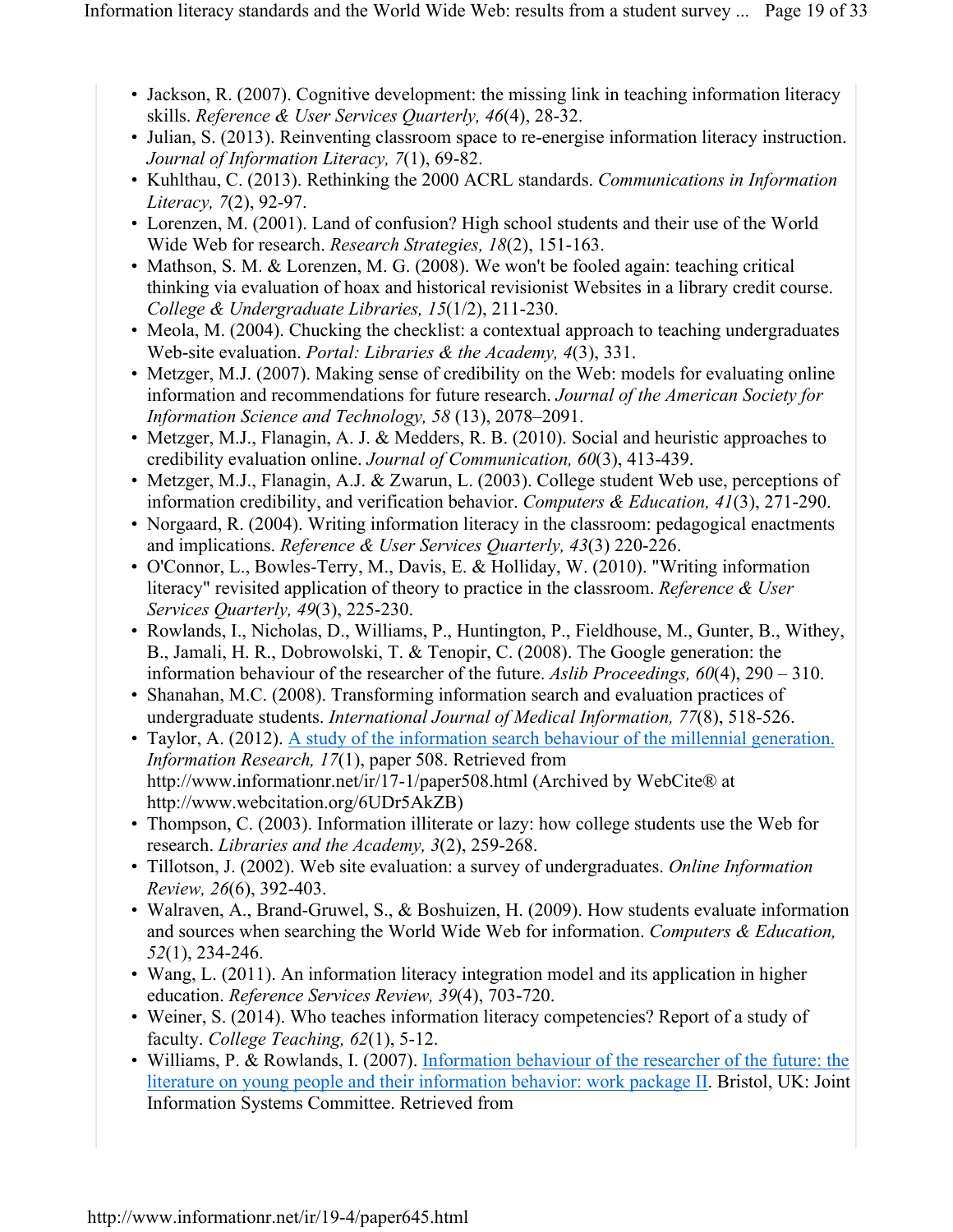http://www.jisc.ac.uk/media/documents/programmes/reppres/ggworkpackageii.pdf. (Archived by WebCite® at http://www.webcitation.org/6QcdDpZWG)

- Van Deursen, A.J.A.M. & Van Diepen, S. (2013). Information and strategic Internet skills of secondary students: a performance test. *Computers & Education, 63*, 218–226.
- Young, N.J. & Von Segern, M. (2001). General information seeking in changing times: a focus group study. *Reference and User Services Quarterly, 41*(2), 159-169.

#### **How to cite this paper**

Taylor, A. & Dalal, H. A. (2014). Information literacy standards and the World Wide Web: results from a student survey on evaluation of Internet information sources. *Information Research, 19*(4) paper 645. Retrieved from http://InformationR.net/ir/19-4/paper645.html (Archived by WebCite® at http://www.webcitation.org/6UFdj0nm9)

**Find other papers on this subject**

| <b>Scholar Search</b>                     | Google Search | <b>Bing</b> |  |  |
|-------------------------------------------|---------------|-------------|--|--|
| Check for citations, using Google Scholar |               |             |  |  |
| Like<br>Tweet $\langle 32 \rangle$        |               |             |  |  |

# **Appendices**

# **Appendix A – Survey questions**

- 1. If you have declared a major or completed work for a college undergraduate degree, what is or was the*area of study* for your declared undergraduate major? If you have multiple declared majors or multiple degrees, check all that apply.
	- a. I have not declared a major
	- b. business
	- c. education
	- d. sciences
	- e. communication
	- f. arts
	- g. music
	- h. math
	- i. oreign language
	- j. English language
	- k. journalism
	- l. theatre
	- m. nursing
	- n. engineering
	- o. my major is not listed
- 2. What is your gender?
	- a. male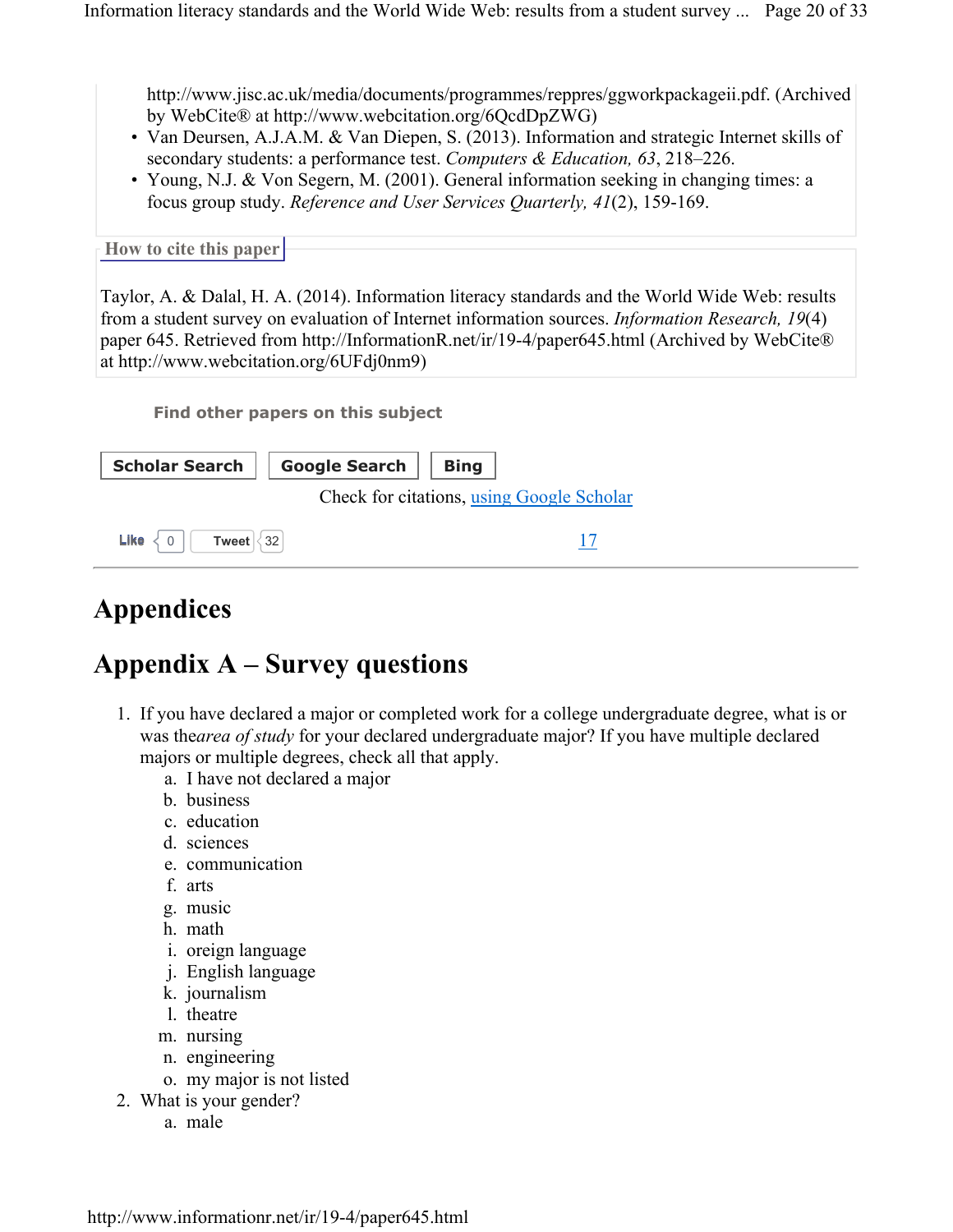- b. female
- 3. What is your age?
	- a. number range from 18 to 85
- 4. Is English your first language?
	- a. yes
	- b. no
- 5. How often do you use the Web to find information?
	- a. several times a day
	- b. about once a day
	- c. about once a week
	- d. about once a month
- 6. How many years of college have you completed?
	- a. How many years of college have you completed?
		- b. Sophomore
		- c. Junior
		- d. Senior
		- e. Graduate
		- f. Masters
		- g. Graduate Ph.D.
- 7. How many papers have you written in the last year that required research, evaluation and citation of sources?
	- a. 0
	- b. 1
	- c. 2
	- d. 3
	- e. 4 or more
- 8. What is your current GPA?
	- a. below 2.0
	- b. above 2.0 and below 2.5
	- c. 2.5 and above and below 3.0
	- d. 3.0 and above and below 3.5
	- e. 3.5 and above
	- f. not applicable or do not know
- 9. When a search engine returns a list of pages, I select a page from the list based on the following criteria. Check all that apply.
	- a. the format of the site
	- b. whether or not the site has video
	- c. the site has pictures
	- d. the site has a lot of information
	- e. the site is understandable
	- f. I am familiar with the author of the site
	- g. I can verify the information on the site
	- h. the credentials (qualifications) of the author are good
	- i. the site is current
	- j. the quality of the writing on the site is good
	- k. there are reviews and comments on the site
- 10. Consider the papers that you have written in the last year. How often have you used research tools **beyond** Google or Ask.com to do your research?
	- a. Never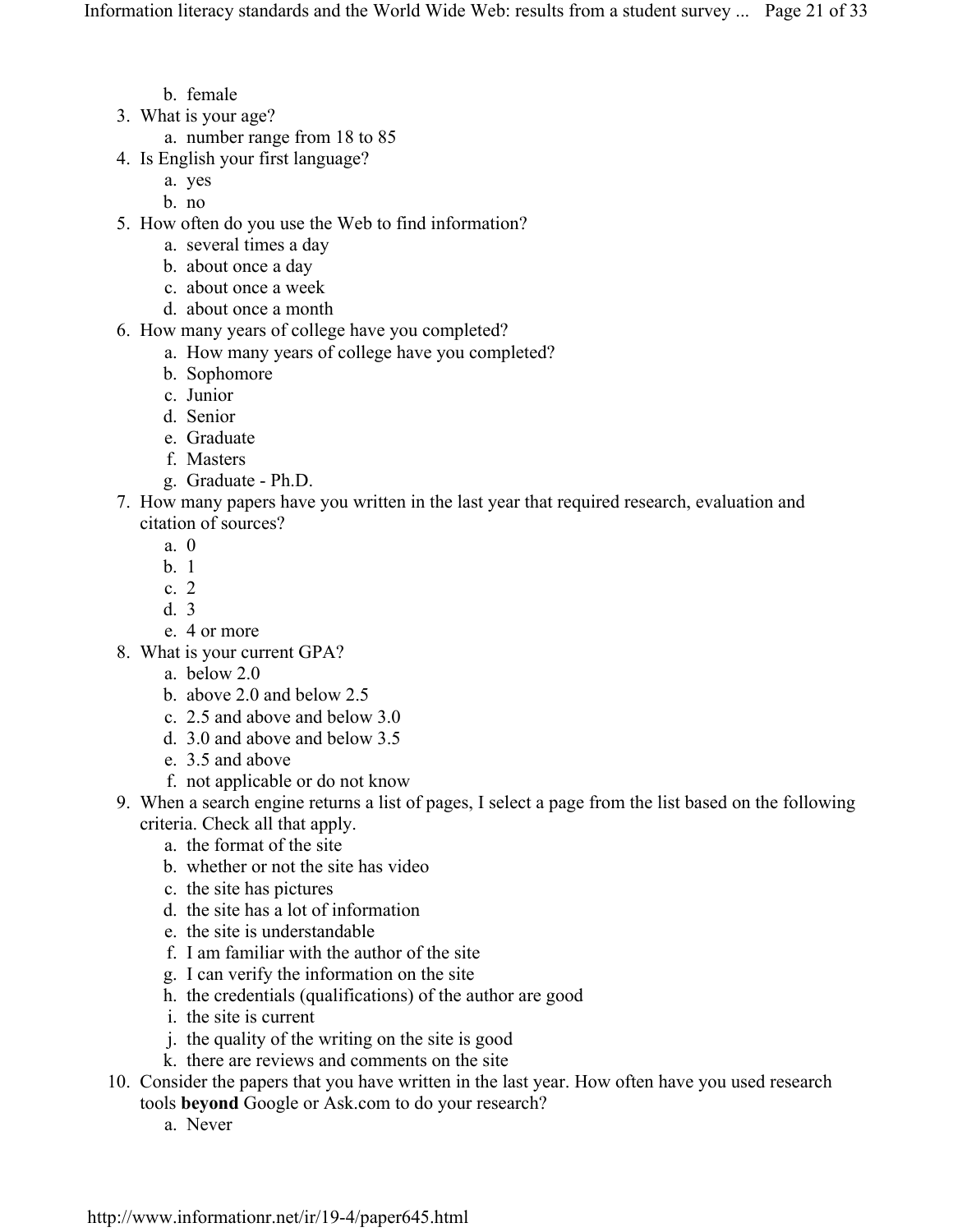- b. Infrequently less than 25 per cent of the time.
- c. Sometimes about 50 per cent of the time.
- d. Usually about 75 per cent of the time.
- e. Almost always
- 11. How would you know when you have enough sources for a paper?
	- a. I don't worry about the number of sources for a paper.
	- b. 5 sources is enough for any paper
	- c. 10 sources is enough for any paper
	- d. 20 sources is enough for any paper
	- e. I try to find enough quality sources to support the information in my paper.
- 12. 12. Consider the papers that you have written in the last year. How many pages of search engine (Google, Yahoo, Bing) results do you usually view?
	- a. 1 page
	- b. 2 pages
	- c. more than 2 pages
	- d. more than 5 pages
- 13. Which search engines or library databases do you use for your research? Check all that apply.
	- a. Yahoo!
	- b. Bing
	- c. Google
	- d. Other Search engine such as: Blekko/Lycos/AOL
	- e. Metasearch engine (one that cross searches other search engines) such as Ixquick/Dogpile/Clusty/Webcrawler/Mywebsearch
	- f. General Library databases such as Academic Search Premier/CQ Researcher/Credo Reference/LexisNexis/JSTOR/Omnifile/Gale Virtual Reference /Ebscohost
	- g. Subject specific library databases such as: ABI-Infom, ArtStor, Business Source Premier, Communication
	- h. Library OneSearch (cross-searches the library catalog and most of our databases)
	- i. Library Book Catalog
- 14. It is usually possible to determine the author of a web page.
	- a. TRUE
	- b. FALSE
- 15. It is usually possible to determine the *qualifications* of the author of a web page.
	- a. TRUE
	- b. FALSE
	- c. I do not understand what is meant by *qualifications* in this question
- 16. It is usually possible to determine whether or not a site is *authoritative*.
	- a. TRUE
	- b. FALSE
	- c. I do not understand what is mean by *authoritative* in this question
- 17. It is usually possible to determine whether or not a web page is *objective* and *unbiased.*
	- a. TRUE
	- b. FALSE
	- c. I do not understand what is meant by *objective* and *unbiased*
- 18. It is usually possible to determine the *credibility* of a web page.
	- a. TRUE
	- b. FALSE
	- c. I do not understand the meaning of *credibility* in this question
- 19. I believe the pages listed by a search engine results usually contain *accurate* information.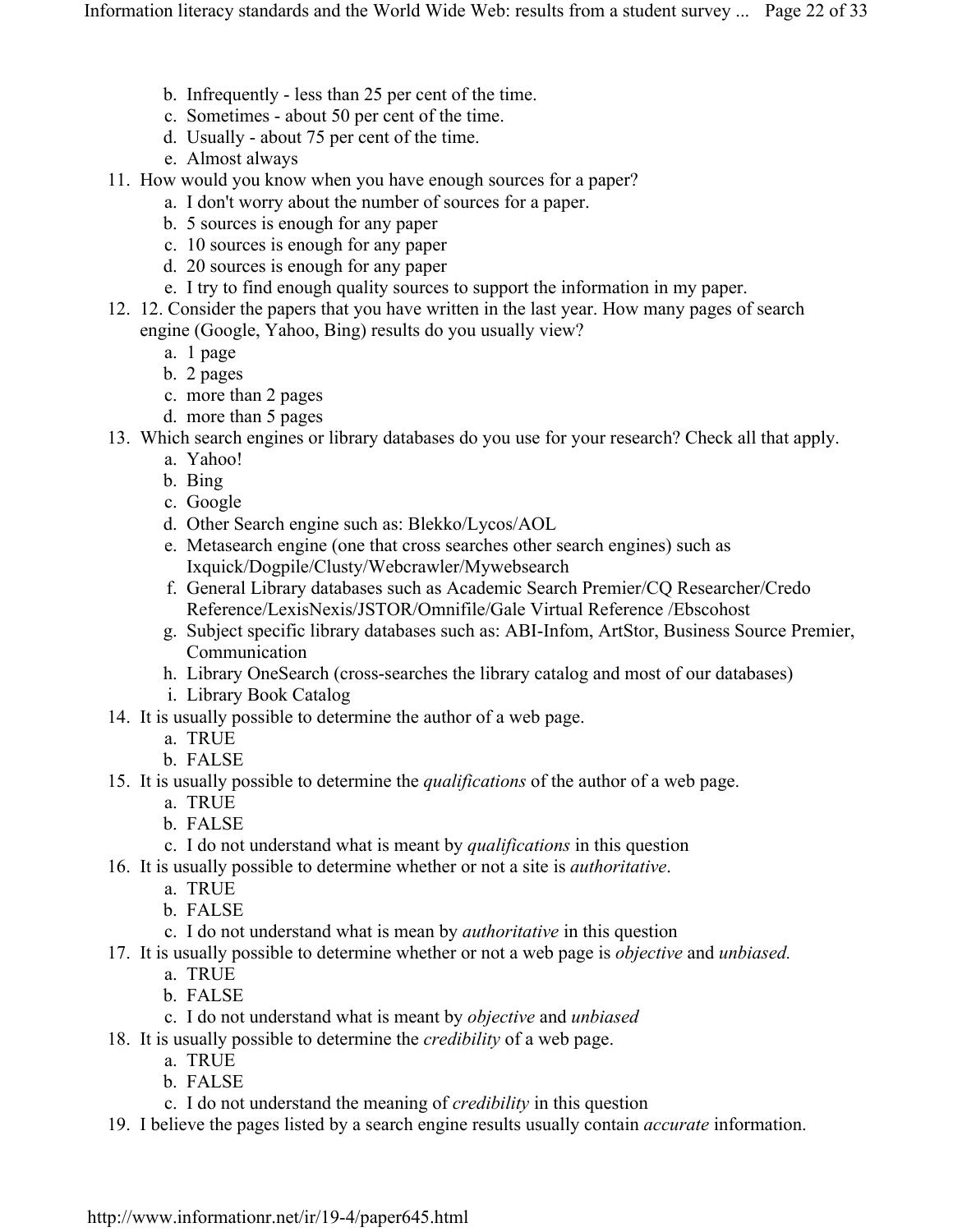- a. TRUE
- b. FALSE
- 20. How do you decide whether or not a source retrieved from the Internet is *objective* and provides fair and equal treatment of all sides of a topic? Check all that apply.
	- a. I do not understand what is meant by *objective* in this question
	- b. I believe that pages returned by my search engine are objective
	- c. I look at the URL of the site, and based on the domain (.com,., .edu, .org, .net, etc.) and use that information to help me determine whether or not the site is objective.
	- d. I check with someone who may know, for example library staff or a professor
	- e. I ask a friend if they think the site is objective.
	- f. If the document provides a fair discussion of all sides of a topic or issue and acknowledges other viewpoints, then I consider it objective
	- g. I do not evaluate the objectiveness of a site
	- h. I do not believe it is possible to determine the objectiveness of a page returned by a search engine
- 21. How do you decide whether or not information on a page is *accurate* and contains truthful and correct information? Check all that apply.
	- a. I do not understand what is meant by *accurate* in this question
	- b. I believe that pages returned by my search engine are accurate
	- c. I look at the URL of the site, and based on the domain (.com,.edu, .org, .net, etc.) and use that information to help me determine whether or not the site is accurate
	- d. I check with someone with knowledge of the site or topic, for example, library staff or a professor
	- e. I believe that sites with a more current date are more accurate
	- f. I do not check the accuracy of information on a web site
	- g. I evaluate the information on the page in relation to what I know about the topic
	- h. I do not believe it is possible to determine the accuracy of pages returned by a search engine
	- i. I ask a friend if they think the page is objective
- 22. How would you evaluate the *credibility* of a site or document and determine that the information is truthful and trustworthy? Check all that apply.
	- a. I do not understand what is meant by *credibility* in this question.
	- b. I look at the URL of the site, and based on the domain (.com,.edu, .org, .net, etc.) and use that information to help me determine whether or not the site is credible.
	- c. I look at the background of the author of the page their professional affiliations, their college degrees, what else they have written.
	- d. I check to see who published the information on the site
	- e. I believe that pages returned by my search engine are credible.
	- f. I do not evaluate the credibility of web sites.
	- g. I do not believe it is possible to evaluate the credibility of pages returned by a search engine
	- h. I evaluate the information on the site against what I know about the topic
- 23. How do you evaluate the *quality* of a page returned by a search engine? Check all that apply.
	- a. I do not understand what is meant by *quality* in this question.
	- b. If the page includes pictures and charts it is a quality site
	- c. If the page is free from spelling, typographical errors and the author uses good grammar, I consider it a quality site.
	- d. If the information presented in the site is comprehensive and covers the topic is considerable depth, I consider it a quality site.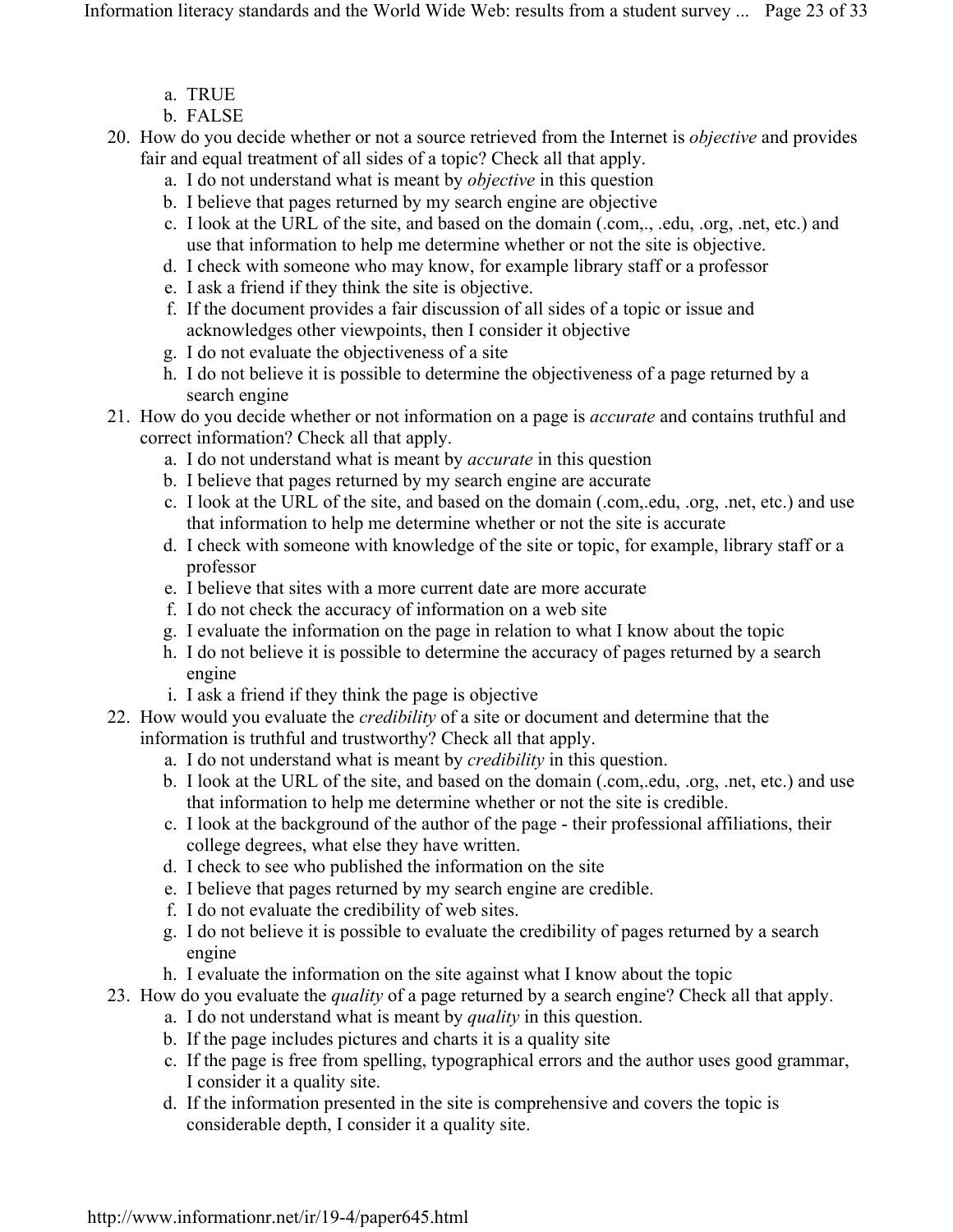- e. I look at the URL of the site, and based on the domain (.com,.edu, .org, .net, etc.) and use that information to help me determine whether or not the site is a quality site.
- f. I do not evaluate the quality of pages returned by a search engine.
- g. If the information on the page is interesting, and presents a clear, well-reasoned explanation of the topic, I consider it a quality page.
- h. I do not believe it is possible to determine the quality of a page returned by a search engine.
- i. I check with someone with knowledge of the site or topic, for example, library staff or a professor
- 24. How do you evaluate the *authority* of a page and determine the ability to comment or write about a particular topic? Check all that apply.
	- a. I do not understand what is meant by *authority* in this question.
	- b. I do not believe it is possible to determine the authority of a page returned by a search engine.
	- c. I check to see if the author of the page has published other pages, articles, or books about the topic.
	- d. I look for information about the author of the page their qualifications, their degrees or certifications, the profession, their background, other pages/documents they have authored
	- e. I look at the URL of the site, and based on the domain (.com,.edu, .org, .net, etc.) and use that information to help me determine whether or not the site has authority.
	- f. I do not examine the authority of a site
	- g. I check with someone with knowledge of the site or topic, for example, library staff or a professor
- 25. How do you evaluate the *currency* of a page and determine how current the information on the site is? Check all that apply.
	- a. I do not understand what is meant by *currency* in this question.
	- b. I examine how frequently the site has been updated.
	- c. I look for a date on the site
	- d. I do not believe it is possible to determine if the information returned by a search engine is current.
	- e. I do not evaluate the currency of a site
	- f. I check with someone with knowledge of the site or topic, for example, library staff or a professor
	- g. I look for a copyright date
	- h. I look at the dates of the references
	- i. I check to see if all the links are still active (broken links will lead me to believe the site is not current)
- 26. How do you evaluate the *purpose* or bias of a web site? Check all that apply.
	- a. I do not understand what is meant by *purpose* in this question.
	- b. I determine whether or not the author of the page or the owner of the URL is trying to sell something.
	- c. I examine whether or not the purpose of the site is to promote a particular opinion or point of view
	- d. I examine whether or not the site is a spam, hoax or joke
	- e. I do not evaluate the purpose of a site.
	- f. I do not believe it is possible to determine the purpose of a page returned by a search engine.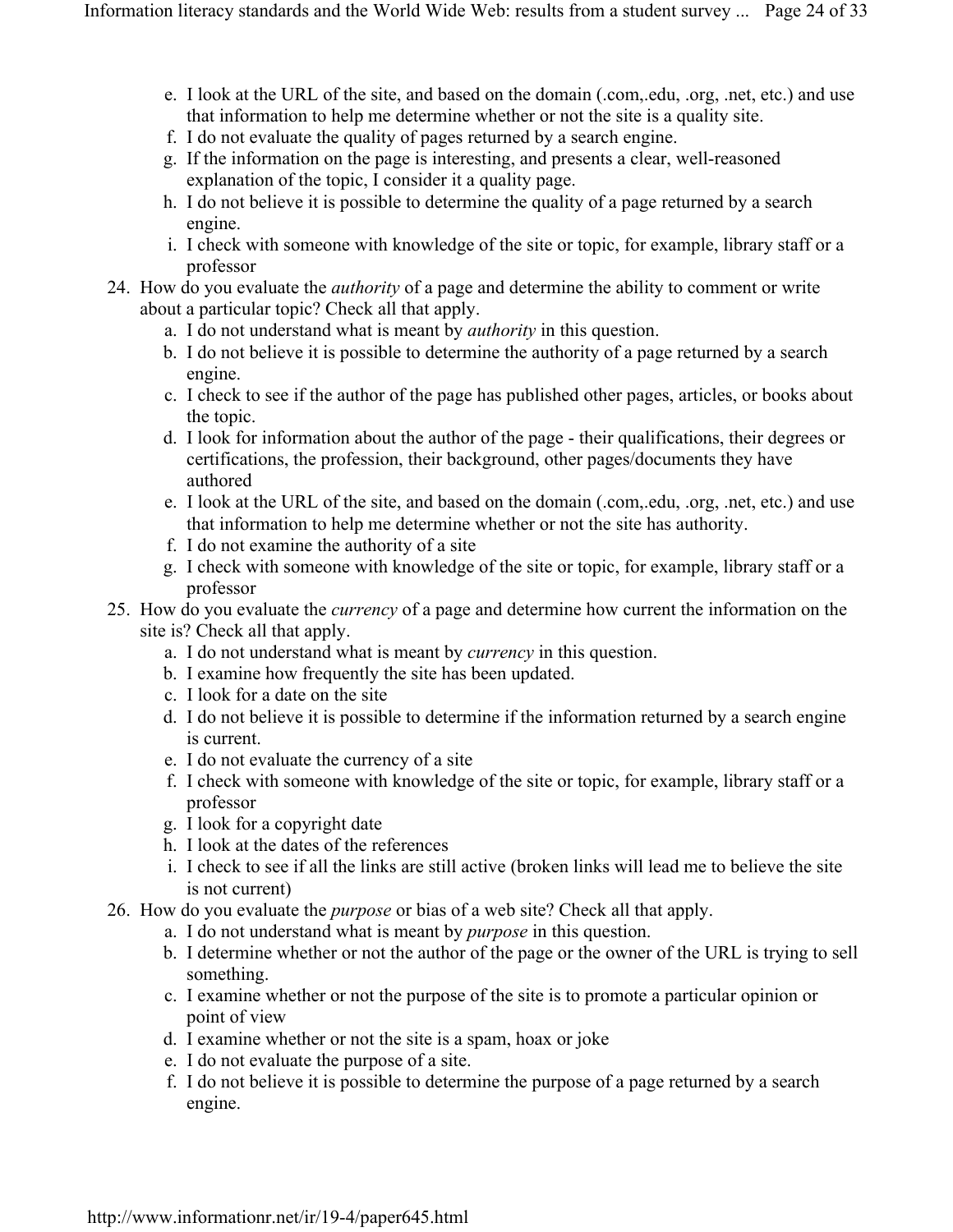- g. I check with someone with knowledge of the site or topic, for example, library staff or a professor
- 27. How do you evaluate the *relevance* of a page returned by a search engine? Check all that apply.
	- a. I do not understand what is meant by *relevance* in this question
	- b. I determine whether the page is useful for the research I am doing
	- c. I can understand the information on the page
	- d. I determine whether or not the information on the page adds to my knowledge on the topic
	- e. I do not believe it is possible to determine the *relevance* of a page returned by a search engine.

#### **Appendix B – Survey questions and Association of College and Research Libraries information literacy competency standards for higher education (2000)**

Questions 1- 8 are demographic and not mapped to standards.

|                                      | <b>ACRL IL competency standard/performance</b>          |
|--------------------------------------|---------------------------------------------------------|
| <b>Question in survey instrument</b> | <b>indicator outcomes from (Association of College)</b> |
|                                      | and Research Libraries, 2000)                           |

**Question 9:** When a search engine returns a list of pages, I select a page from the list based

- a. the format of the site
- b. whether or not the site has video
- c. the site has pictures
- d. the site has a lot of information
- e. the site is understandable
- f. I am familiar with the author of the site
- g. I can verify the information on the site
- h. the credentials (qualifications) of the author are good
- i. the site is current
- j. the quality of the writing on the site is good
- k. k.) there are reviews and comments on the site

**Question 10:** Consider the papers that you have written in the last year. How often have you used research tools beyond Google or Ask.com to do your research?

on the following criteria. Check all that apply. 1.2c: The information literate student identifies the value and differences of potential resources in a variety of formats (e.g., multimedia, database, website, data set, audio/visual, book)

> 2.4a: The information literate student assesses the quantity, quality, and relevance of the search results to determine whether alternative information retrieval systems or investigative methods should be utilised

3.2a: The information literate student examines and compares information from various sources in order to evaluate reliability, validity, accuracy, authority, timeliness, and point of view or bias

2.2e: The information literate student implements the search strategy in various information retrieval systems using different user interfaces and search engines, with different command languages, protocols, and search parameters.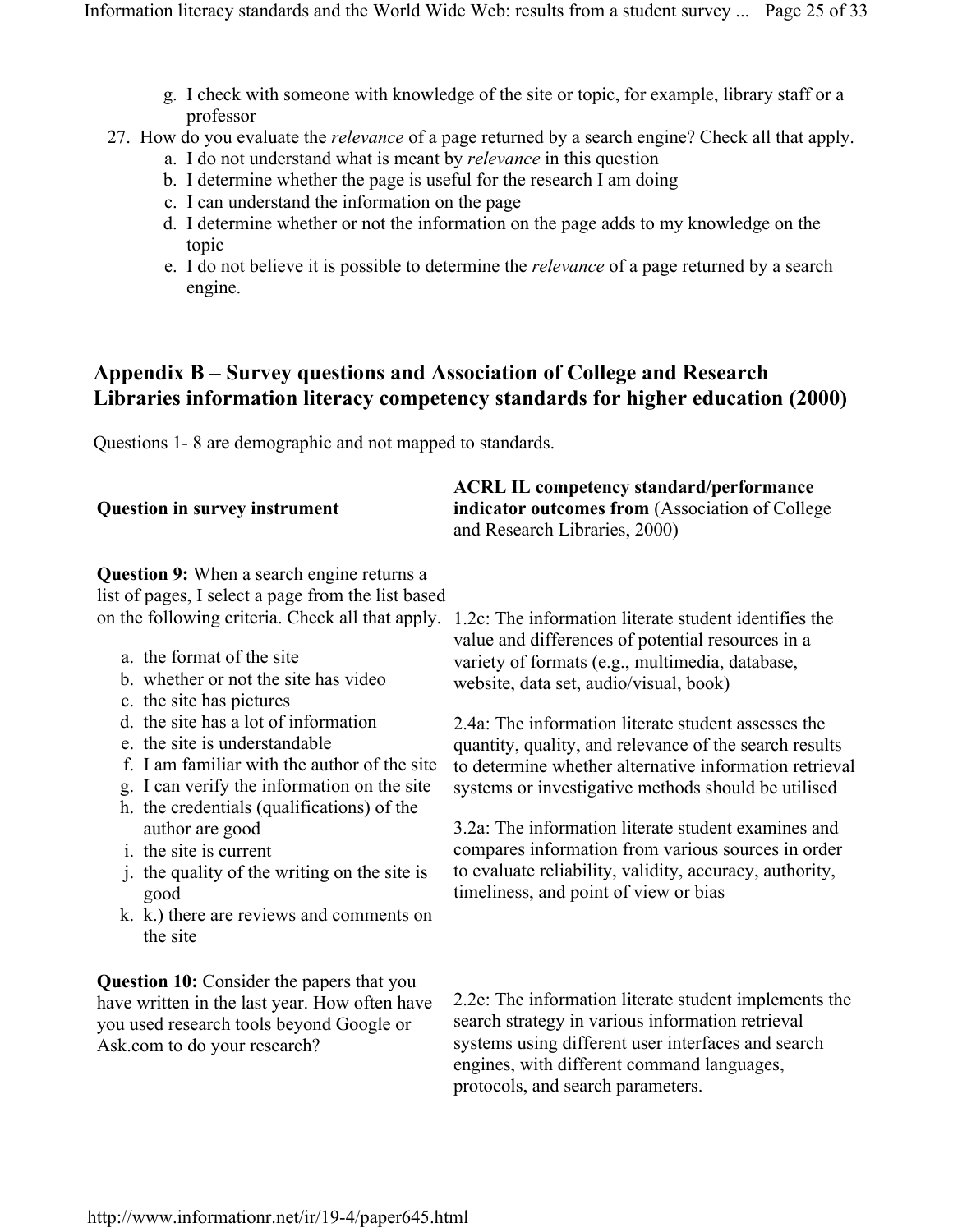|                                                                                                                                                                                                                                                                                                                                               | 2.3: The information literate student retrieves<br>information online or in person using a variety of<br>methods.<br>2.3a: The information literate student uses various<br>search systems to retrieve information in a variety of<br>formats.                                                                                                                                                                                                                                                                                                                            |
|-----------------------------------------------------------------------------------------------------------------------------------------------------------------------------------------------------------------------------------------------------------------------------------------------------------------------------------------------|---------------------------------------------------------------------------------------------------------------------------------------------------------------------------------------------------------------------------------------------------------------------------------------------------------------------------------------------------------------------------------------------------------------------------------------------------------------------------------------------------------------------------------------------------------------------------|
| <b>Question 11:</b> How would you know when you<br>have enough sources for a paper?                                                                                                                                                                                                                                                           | 1: The information literate student determines the<br>nature and extent of the information needed.<br>3.4 a: The information literate student determines<br>whether information satisfies the research or other<br>information needed.                                                                                                                                                                                                                                                                                                                                    |
| <b>Question 12:</b> Consider the papers that you<br>have written in the last year. How many pages<br>of search engine (Google, Yahoo, Bing)<br>results do you usually view?                                                                                                                                                                   | 1: The information literate student determines the<br>nature and extent of the information needed.<br>3.4 a: The information literate student determines<br>whether information satisfies the research or other<br>information need.<br>3.7c: The information literate student reviews<br>information retrieval sources used and expands to<br>include others as needed.                                                                                                                                                                                                  |
| <b>Question 13:</b> Which search engines or library<br>databases do you use for your research? Check<br>all that apply.<br>a. Yahoo<br>b. Bing<br>c. Google<br>d. Other search engine<br>e. Metasearch engine<br>f. General library database<br>Subject specific library database<br>g.<br>h. Library one search<br>i. Library book catalogue | 2.1d: The information literate student selects efficient<br>and effective approaches for accessing the<br>information needed from the investigative method or<br>information retrieval system.<br>2.2e: The information literate student implements the<br>search strategy in various information retrieval<br>systems using different user interfaces and search<br>engines, with different command languages,<br>protocols, and search parameters.<br>2.3: The information literate student retrieves<br>information online or in person using a variety of<br>methods. |
| <b>Question 14:</b> It is usually possible to<br>determine the author of a Web page.                                                                                                                                                                                                                                                          | 3.2a: The information literate student examines and<br>compares information from various sources in order<br>to evaluate reliability, validity, accuracy, authority,<br>timeliness, and point of view or bias.                                                                                                                                                                                                                                                                                                                                                            |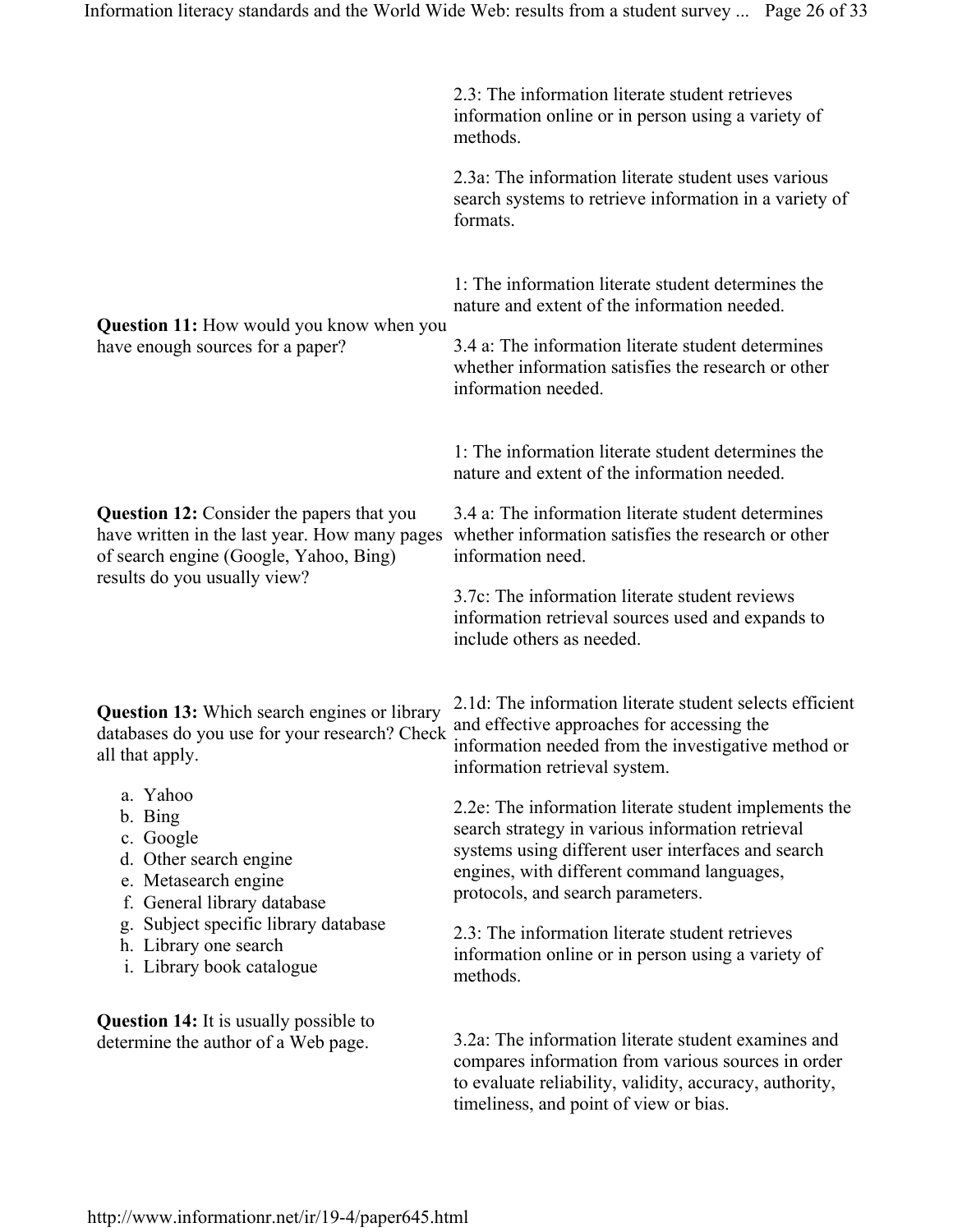**Question 15:** It is usually possible to determine the *qualifications* of the author of a Web page.

**Question 16:** It is usually possible to determine whether or not a site is *authoritative*.

**Question 17:** It is usually possible to determine whether or not a Web page is *objective* and *unbiased.*

**Question 18:** It is usually possible to determine the *credibility*of a Web page.

**Question 19:** I believe the pages listed in search engine results usually contain accurate information.

3.4e: The information literate student determines probable accuracy by questioning the source of the data, the limitations of the information gathering tools or strategies, and the reasonableness of the conclusions.

3.4e : The information literate student determines probable accuracy by questioning the source of the data, the limitations of the information gathering tools or strategies, and the reasonableness of the conclusions

3.2a: The information literate student examines and compares information from various sources in order to evaluate reliability, validity, accuracy, authority, timeliness, and point of view or bias.

1.2d: The information literate student identifies the purpose and audience of potential resources.

3.2a: The information literate student examines and compares information from various sources in order to evaluate reliability, validity, accuracy, authority, timeliness, and point of view or bias.

3.4b: The information literate student uses consciously selected criteria to determine whether the information contradicts or verifies information used from other sources.

3.2a: The information literate student examines and compares information from various sources in order to evaluate reliability, validity, accuracy, authority, timeliness, and point of view or bias.

3.4b: The information literate student uses consciously selected criteria to determine whether the information contradicts or verifies information used from other sources.

3.4e: The information literate student determines probable accuracy by questioning the source of the data, the limitations of the information gathering tools or strategies, and the reasonableness of the conclusions.

3.2a: The information literate student examines and compares information from various sources in order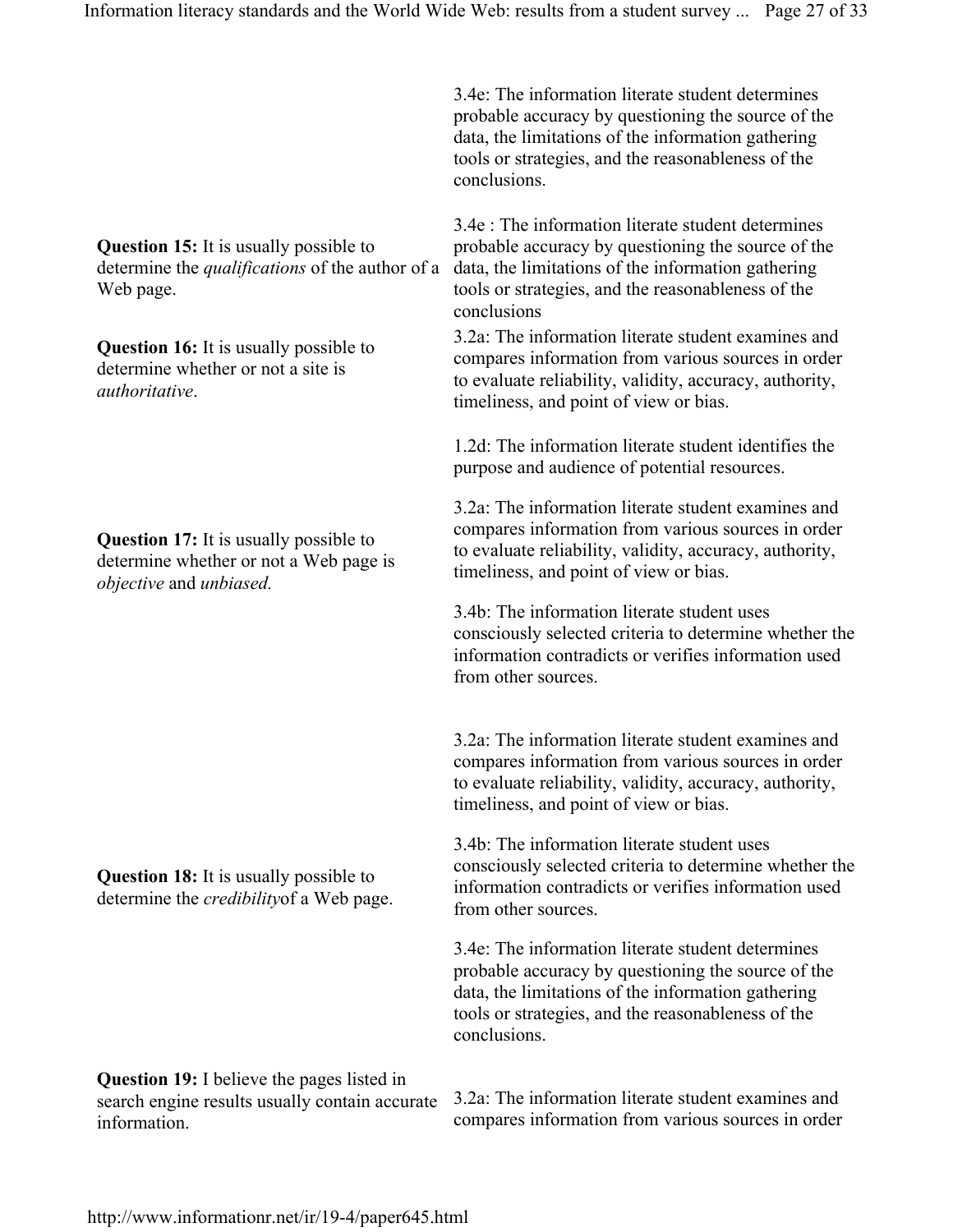to evaluate reliability, validity, accuracy, authority, timeliness, and point of view or bias.

3.4b: The information literate student uses consciously selected criteria to determine whether the information contradicts or verifies information used from other sources.

3.4e: The information literate student determines probable accuracy by questioning the source of the data, the limitations of the information gathering tools or strategies, and the reasonableness of the conclusions.

**Question 20:** How do you decide whether or not a source retrieved from the Internet is **objective** and provides fair and equal treatment of all sides of a topic? Check all that apply.

- a. I do not understand what is meant by objective in this question
- b. I believe that pages returned by my search engine are objective
- c. I look at the URL of the site, and based on the domain (.com, .edu, .org, .net, etc.) use that information to help me determine whether or not the site is objective
- d. I check with someone who may know, for example library staff or a professor
- e. I ask a friend if they think the site is objective.
- f. If the document provides a fair discussion of all sides of a topic or issue and acknowledges other viewpoints, then I consider it objective
- g. I do not evaluate the objectiveness of a site
- h. I do not believe it is possible to determine the objectiveness of a page returned by a search engine

3.2: The information literate student articulates and applies initial criteria for evaluating both the information and its sources.

Outcomes include:

- a. Examines and compares information from various sources in order to evaluate reliability, validity, accuracy, authority, timeliness, and point of view or bias
- b. analyses the structure and logic of supporting arguments or methods
- c. Recognises prejudice, deception, or manipulation
- d. Recognises the cultural, physical, or other context within which the information was created and understands the impact of context on interpreting the information

3.4b: The information literate student uses consciously selected criteria to determine whether the information contradicts or verifies information used from other sources.

3.4e The information literate student determines probable accuracy by questioning the source of the data, the limitations of the information gathering tools or strategies, and the reasonableness of the conclusions.

3.6: The information literate student validates understanding and interpretation of the information through discourse with other individuals, subject-area experts, and/or practitioners.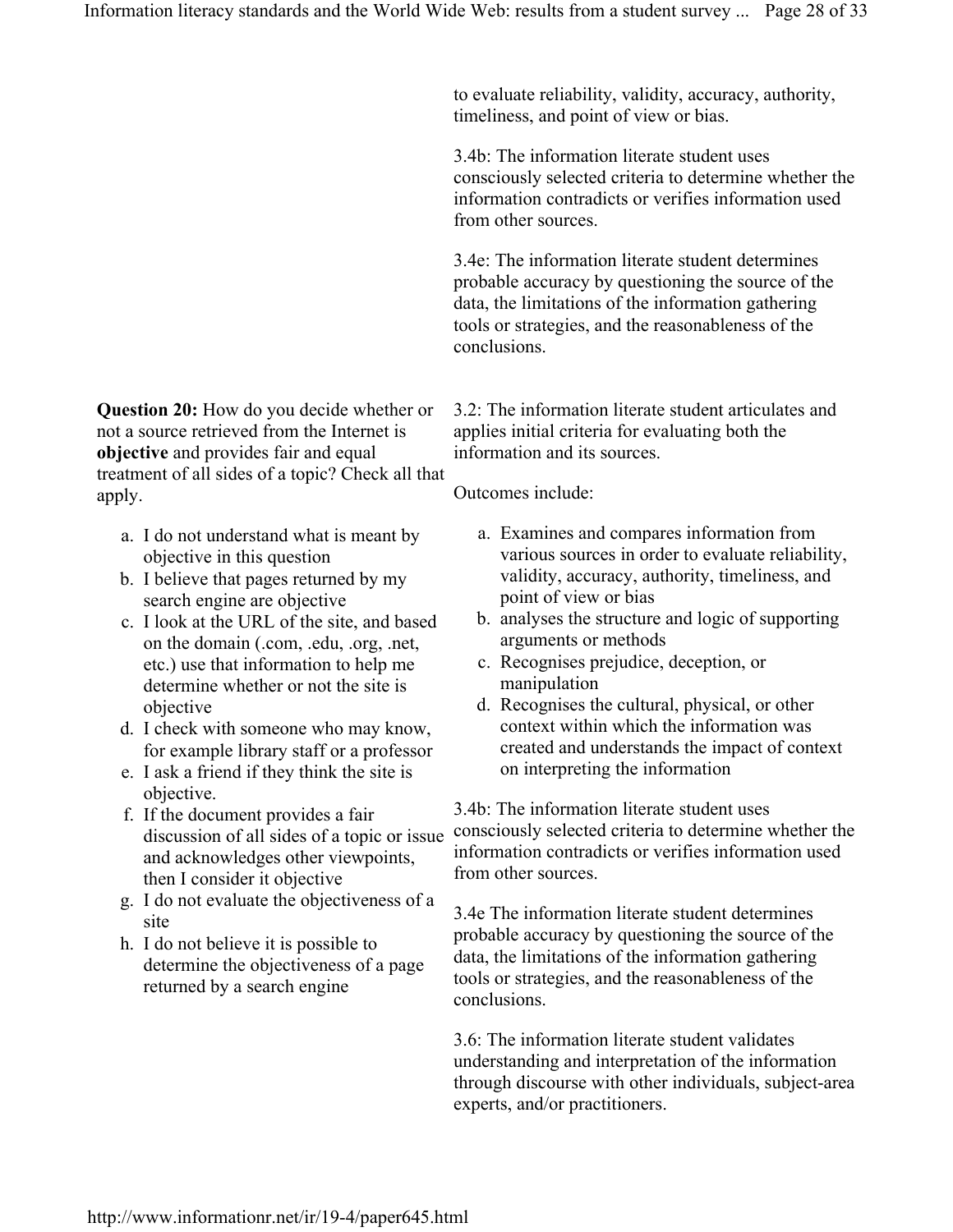3.6c: The information literate student seeks expert opinion through a variety of mechanisms (e.g., interviews, email, listservs).

**Question 21:** How do you decide whether or not information on a page is **accurate** and contains truthful and correct information? Check all that apply.

- a. I do not understand what is meant by **accurate** in this question
- b. I believe that pages returned by my search engine are accurate
- c. I look at the URL of the site, and based on the domain (.com, .edu, .org, .net, etc.) use that information to help me determine whether or not the site is accurate
- d. I check with someone with knowledge of the site or topic, for example, library staff or a professor
- e. I believe that sites with a more current date are more accurate
- f. I do not check the accuracy of information on a Website
- g. I evaluate the information on the page in relation to what I know about the topic
- h. I do not believe it is possible to determine the accuracy of pages returned by a search engine
- i. I ask a friend if they think the page is **accurate**

**Question 22:** How would you evaluate the **credibility** of a site or document and determine that the information is truthful and trustworthy? Check all that apply.

- a. I do not understand what is meant by **credibility** in this question.
- b. I look at the URL of the site, and based on the domain (.com, .edu, .org, .net, etc.) use that information to help me determine whether or not the site is credible.
- the page their professional affiliations,

3.2 The information literate student articulates and applies initial criteria for evaluating both the information and its sources.

3.2a: The information literate student examines and compares information from various sources in order to evaluate reliability, validity, accuracy, authority, timeliness, and point of view or bias.

3.4: The information literate student compares new knowledge with prior knowledge to determine the value added, contradictions, or other unique characteristics of the information.

3.4b: The information literate student uses consciously selected criteria to determine whether the information contradicts or verifies information used from other sources.

3.4g: The information literate student selects information that provides evidence for the topic.

3.6c: The information literate student seeks expert opinion through a variety of mechanisms (e.g., interviews, email, listservs).

3.2a: The information literate student examines and compares information from various sources in order to evaluate reliability, validity, accuracy, authority, timeliness, and point of view or bias.

3.4b: The information literate student uses consciously selected criteria to determine whether the information contradicts or verifies information used from other sources.

c. I look at the background of the author of data, the limitations of the information gathering 3.4e: The information literate student determines probable accuracy by questioning the source of the tools or strategies, and the reasonableness of the conclusions.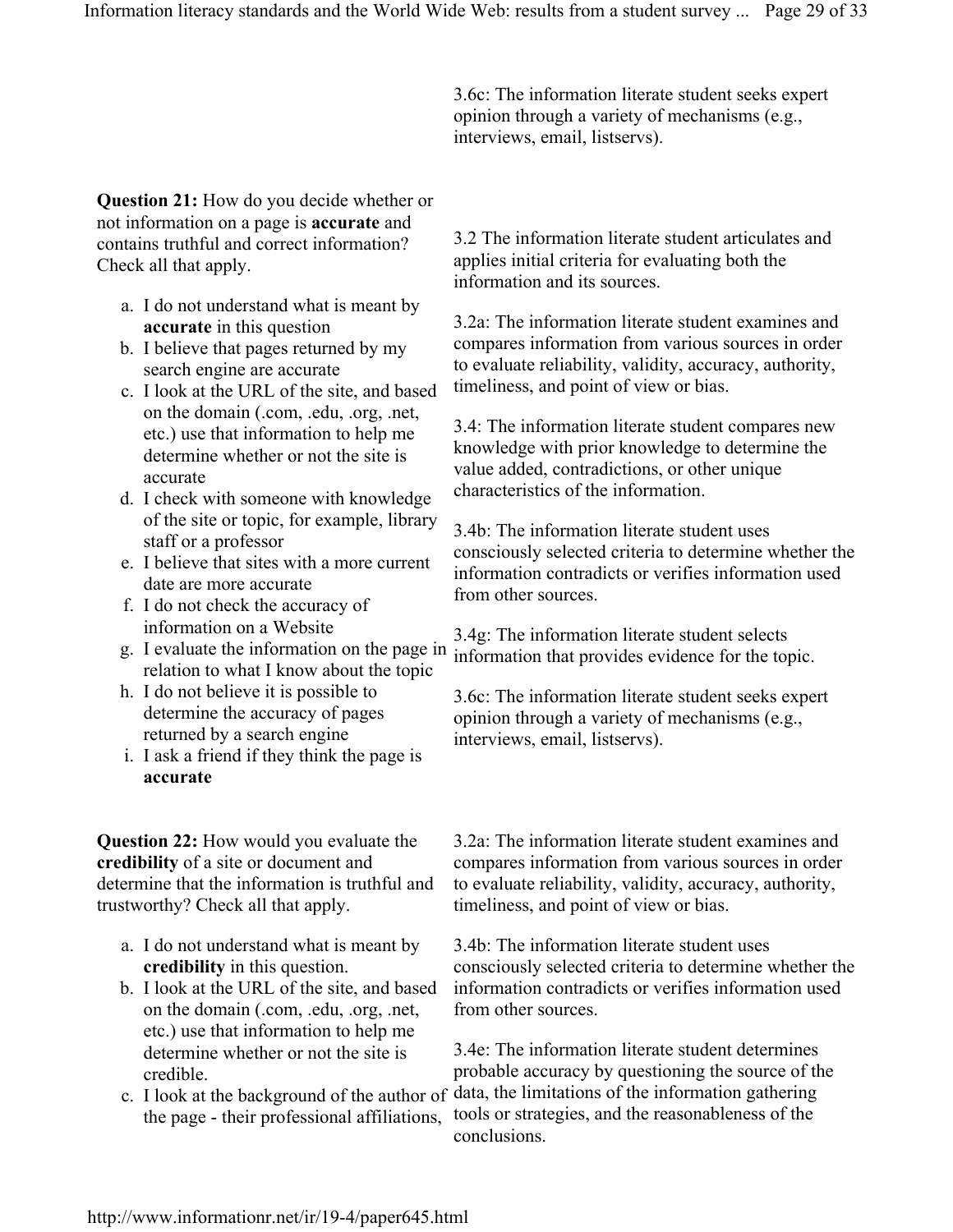their college degrees, what else they have written.

- d. I check to see who published the information on the site
- e. I believe that pages returned by my search engine are credible.
- f. I do not evaluate the credibility of Websites.
- g. I do not believe it is possible to evaluate the credibility of pages returned by a search engine
- h. I evaluate the information on the site against what I know about the topic

**Question 23:** How do you evaluate the **quality** of a page returned by a search engine? Check all that apply.

- a. I do not understand what is meant by **quality** in this question.
- b. If the page includes pictures and charts it is a quality site
- c. If the page is free from spelling, typographical errors and the author uses good grammar, I consider it a quality site.
- comprehensive and covers the topic in considerable depth, I consider it a quality site.
- e. I look at the URL of the site, and based on the domain (.com, .edu, .org, .net, etc.) use that information to help me determine whether or not the site is a quality site.
- f. I do not evaluate the quality of pages returned by a search engine.
- g. If the information on the page is interesting, and presents a clear, wellreasoned explanation of the topic, I consider it a quality page.
- h. I do not believe it is possible to determine the quality of a page returned by a search engine.
- i. I check with someone with knowledge of the site or topic, for example, library staff or a professor

3.2: The information literate student articulates and applies initial criteria for evaluating both the information and its sources.

d. If the information presented in the site is knowledge with prior knowledge to determine the 3.4: The information literate student compares new value added, contradictions, or other unique characteristics of the information.

> 3.4b: The information literate student uses consciously selected criteria to determine whether the information contradicts or verifies information used from other sources.

3.4e: The information literate student determines probable accuracy by questioning the source of the data, the limitations of the information gathering tools or strategies, and the reasonableness of the conclusions.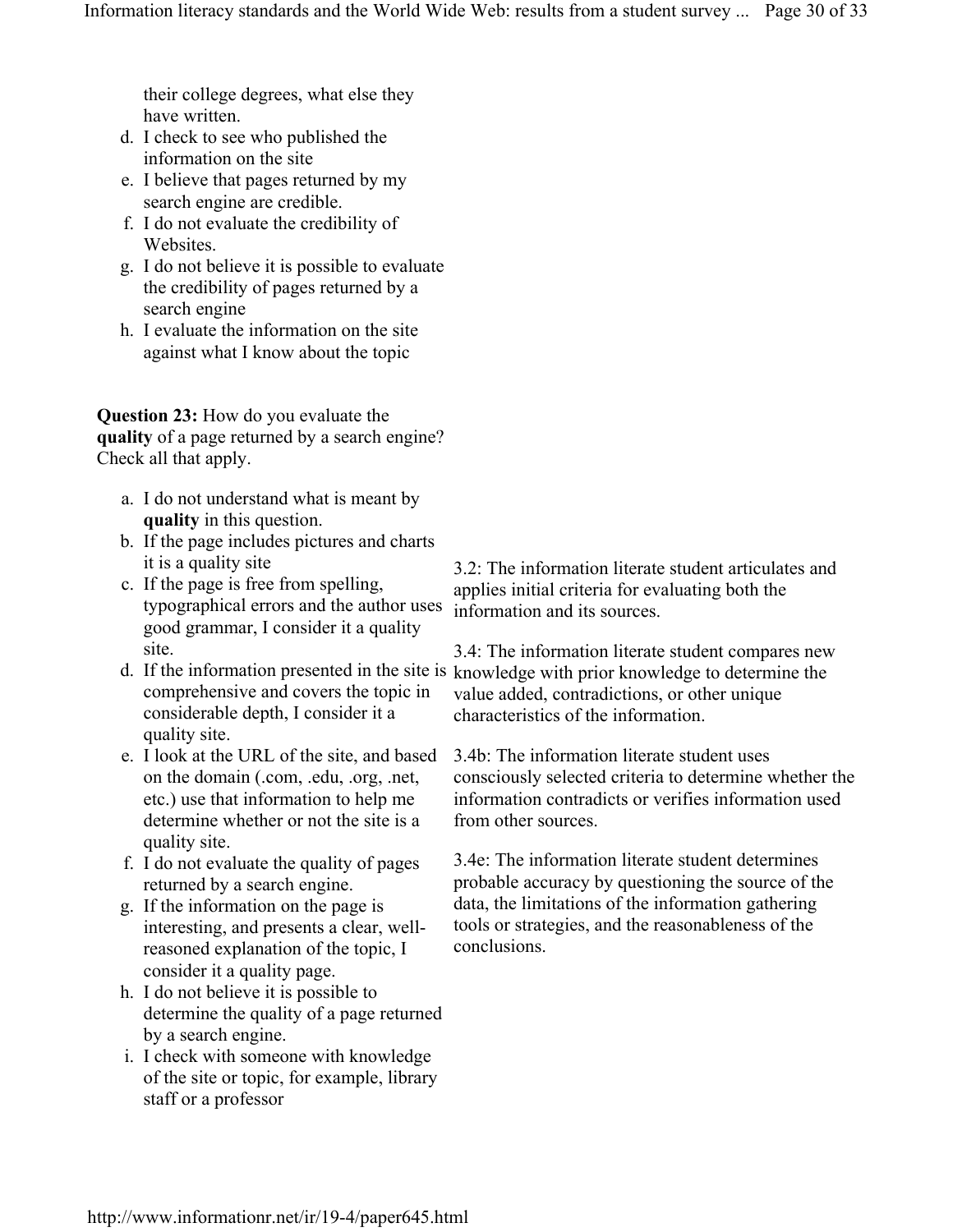**Question 24:** How do you evaluate the **authority** of a page and determine the ability to comment or write about a particular topic? Check all that apply.

- a. I do not understand what is meant by **authority** in this question.
- b. I do not believe it is possible to determine the authority of a page returned by a search engine.
- c. I check to see if the author of the page has published other pages, articles or books about the topic.
- d. I look for information about the author of the page - their qualifications, their degrees or certifications, their profession, their background, other pages/documents they have authored
- e. I look at the URL of the site, and based on the domain (.com, .edu, .org, .net, etc.) use that information to help me determine whether or not the site has authority.
- f. I do not examine the authority of a site
- g. I check with someone with knowledge of the site or topic, for example, library staff or a professor

**Question 25:** How do you evaluate the **currency** of a page and determine how current applies initial criteria for evaluating both the the information on the site is? Check all that apply

- a. I do not understand what is meant by **currency** in this question.
- b. I examine how frequently the site has been updated.
- c. I look for a date on the site
- d. I do not believe it is possible to determine if the information returned by interviews, email, listservs). a search engine is current
- e. I do not evaluate the currency of a site
- f. I check with someone with knowledge of the site or topic, for example, library staff or a professor
- g. I look for a copyright date
- h. I look at the dates of the references

3.2: The information literate student articulates and applies initial criteria for evaluating both the information and its sources.

3.2a: The information literate student examines and compares information from various sources in order to evaluate reliability, validity, accuracy, authority, timeliness, and point of view or bias.

3.4e The information literate student determines probable accuracy by questioning the source of the data, the limitations of the information-gathering tools or strategies, and the reasonableness of the conclusions.

3.6c: The information literate student seeks expert opinion through a variety of mechanisms (e.g., interviews, email, listservs).

3.2: The information literate student articulates and information and its sources.

3.2a: The information literate student examines and compares information from various sources in order to evaluate reliability, validity, accuracy, authority, timeliness, and point of view or bias.

3.6c: The information literate student seeks expert opinion through a variety of mechanisms (e.g.,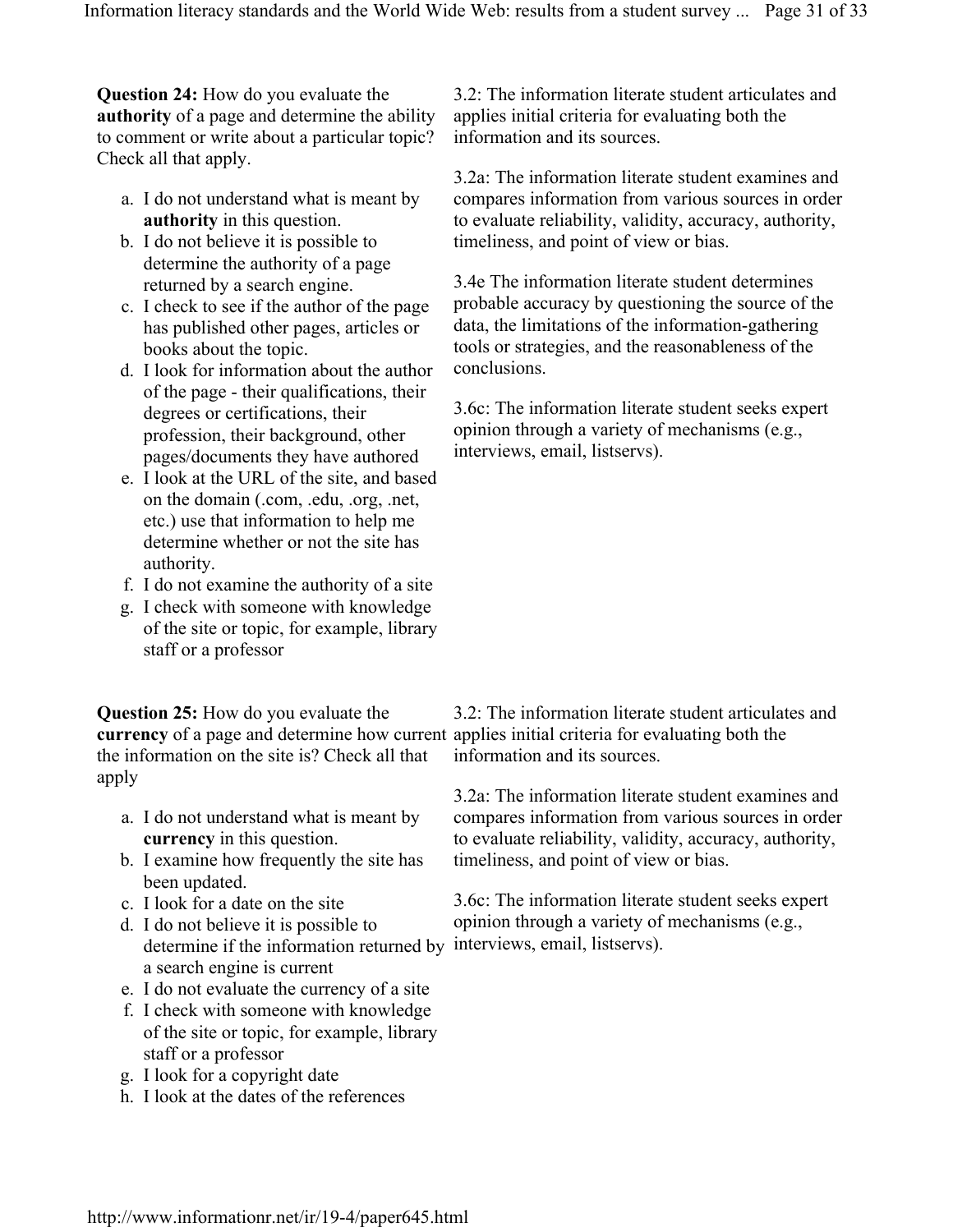i. I check to see if all the links are still active (broken links will lead me to believe the site is not current)

How do you evaluate the **purpose** or bias of a Website? Check all that apply.

- a. I do not understand what is meant by **purpose** in this question.
- the page or the owner of the URL is trying to sell something.
- c. I examine whether or not the purpose of the site is to promote a particular opinion or point of view
- d. I examine whether or not the site is a spam, hoax or joke
- e. I do not evaluate the purpose of a site.
- f. I do not believe it is possible to determine the purpose of a page returned by a search engine.
- g. I check with someone with knowledge of the site or topic, for example, library staff or a professor

**Question 27:** How do you evaluate the **relevance** of the documents you retrieve from the Web?

- a. I do not understand what is meant by **relevance** in this question
- b. I determine whether the page is useful for the research I am doing
- c. I can understand the information on the page
- d. I determine whether or not the information on the page adds to my knowledge on the topic
- e. I do not believe it is possible to determine the **relevance** of a page returned by a search engine.

© the authors, 2014. 373 Last updated: 20 November, 2014

b. I determine whether or not the author of <sup>1.2d:</sup> Identifies the purpose and audience of potential resources (e.g., popular vs. scholarly, current vs. historical).

> 3.2a: The information literate student examines and compares information from various sources in order to evaluate reliability, validity, accuracy, authority, timeliness, and point of view or bias.

3.2c: The information literate student recognises prejudice, deception, or manipulation.

3.2a: The information literate student examines and compares information from various sources in order to evaluate reliability, validity, accuracy, authority, timeliness, and point of view or bias.

Contents |